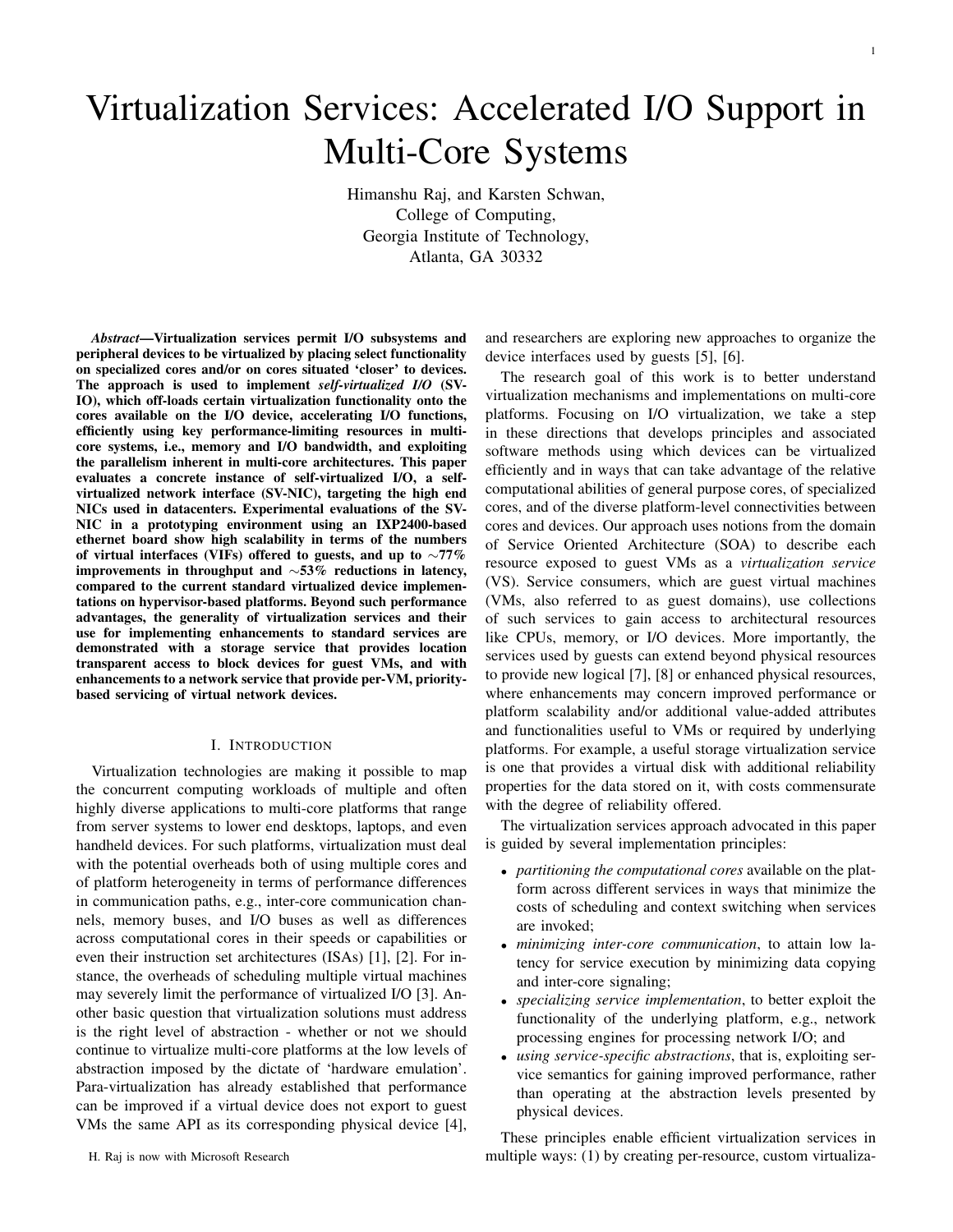tion solutions, including those that (2) exploit the considerable power of future off-the-shelf, many-core hardware platforms, and (3) by judiciously mapping service components to select computational cores. An example described in detail in this paper is a self-virtualized network interface (SV-NIC) that efficiently exploits specialized communication cores. Further, (4) virtualization services can go beyond simply virtualizing hardware to also providing semantically meaningful, novel functionality to guest VMs, an example being the enhanced storage service mentioned above. (5) Another interesting attribute of the virtualization services approach is that it can be used to deal with the hardware-imposed limits on memory and I/O bandwidths present in many-core machines. This is because due to its self-contained nature, each virtualization service's functionality can be mapped to platform resources so as to optimize bandwidth use, e.g., by reducing or removing the needs for data copying. Examples include the SV-NIC's use of bandwidth-conscious communication methods to communicate directly with VMs (i.e., using hypervisor-bypass methods), and a storage service built on top of the SV-NIC in ways that optimize data copying between the networking stack and storage stack.

This paper makes several novel contributions:

- *•* It defines *virtualization service* as a fundamental construct for composing system-level virtualization solutions.
- *•* Focusing on I/O, virtualization services offer a flexible implementation vehicle for I/O virtualization functionality. In particular, these services (i) encapsulate all of the tasks associated with virtualizing an I/O device, providing management APIs to the hypervisor (also referred to as the virtual machine monitor (VMM)) and virtual devices and associated access APIs to guest VMs, and (ii) offer flexibility in how I/O virtualization is implemented, allowing both *device-centric* realizations (also referred to as Self-Virtualized I/O, or SV-IO in brief) that use processing capabilities present *close* to the peripheral device as well as the more traditional *host-centric* realizations. In other words, a virtualization service constitutes an evolutionary approach to I/O virtualization – it encapsulates currently prevalent host-based I/O virtualization approaches, and it allows a more decentralized approach by using specialized cores and functional partitioning, such as those provided by future virtualization enhanced devices [9].
- *•* The notion of virtualization services can be used to raise the level of abstraction at which platform resources are presented to guest VMs. I/O-centric examples are (i) a storage service offering transparent local vs. remote data storage, assisted by the SV-NIC, and (ii) a QoSenhanced SV-NIC that provides varying degrees of behavior isolation among guest VMs via prioritization of virtual network devices. Such *logical devices* not only efficiently implement the data movements between virtual machines (VMs) and the virtualized platforms on which they run, but also capture semantic information about VM-device interactions that are then used to implement additional device functionality like that pertaining to the

fair or efficient sharing of underlying physical devices.

The virtualization services approach is evaluated experimentally. An I/O service implementation for a gigabit network interface with on-board processing resources, demonstrates that a device-centric realization (SV-NIC) exhibits improved performance ( $\sim$  2*X* better throughput, higher scalability, and *∼* 50% less latency) than a host-centric realization (also referred to as HV-NIC). Partitioning virtualization processing actions across multiple cores on a per service basis is also shown useful for interrupt virtualization, where dedicating a specific host core to this task along with using the SV-NIC implementation provides an up to 50% latency reduction for 32 guest VMs vs. the case when the interrupt virtualization task is shared by all cores. Other services able to benefit from partitioning include those providing page table updates or facilitating VM-VMM communication in VT-enabled [10] systems [11].

The remainder of this paper is organized as follows. Section II describes virtualization services for I/O as well as the *device-* and *host-centric* realizations. Section III presents the design and implementation of a network virtualization service for a high-end gigabit network interface, followed by a detailed description of the device-centric realization, termed SV-NIC, in Section IV. SV-NIC can further take advantage of the core partitioning 'sidecore' approach in a multi-core system, as described in Section V. Section VI presents new functionality provided by virtualization services, the example being a storage service that offers location transparent access to block devices for guest VMs. The section also describes interesting service enhancements, such as a network service that offers per-VM, priority-based servicing of virtual network devices. Both of these services are built on top of the SV-NIC. Detailed experimental evaluation of network virtualization service realizations is presented in Section VII, followed by related work in the areas of I/O virtualization and composing services in virtualized environments. Section IX concludes the paper with a summary of its contributions and explores future directions.

# II. VIRTUALIZATION SERVICES: TOWARD EFFICIENT VIRTUALIZED I/O

To enable efficient and high performance virtualized I/O, the virtualization services abstraction must describe the resources used to implement device virtualization. These resources include (1) some number of processing components (cores), (2) communication media connecting these cores to the physical device, and (3) the physical device(s) itself. With these resources, a *host-centric* service implementation, for instance, demands that all virtualization functionality run on host processing cores, including using a driver domain per device [12], using a driver domain per one set of devices [13], or running driver code as part of the hypervisor [4]. In contrast, alternative *device-centric* realizations, SV-IO, implement selected virtualization functionality on the device itself, resulting in less host involvement and potential performance or isolation benefits. With virtualization services, therefore, system developers have the flexibility to make choices suitable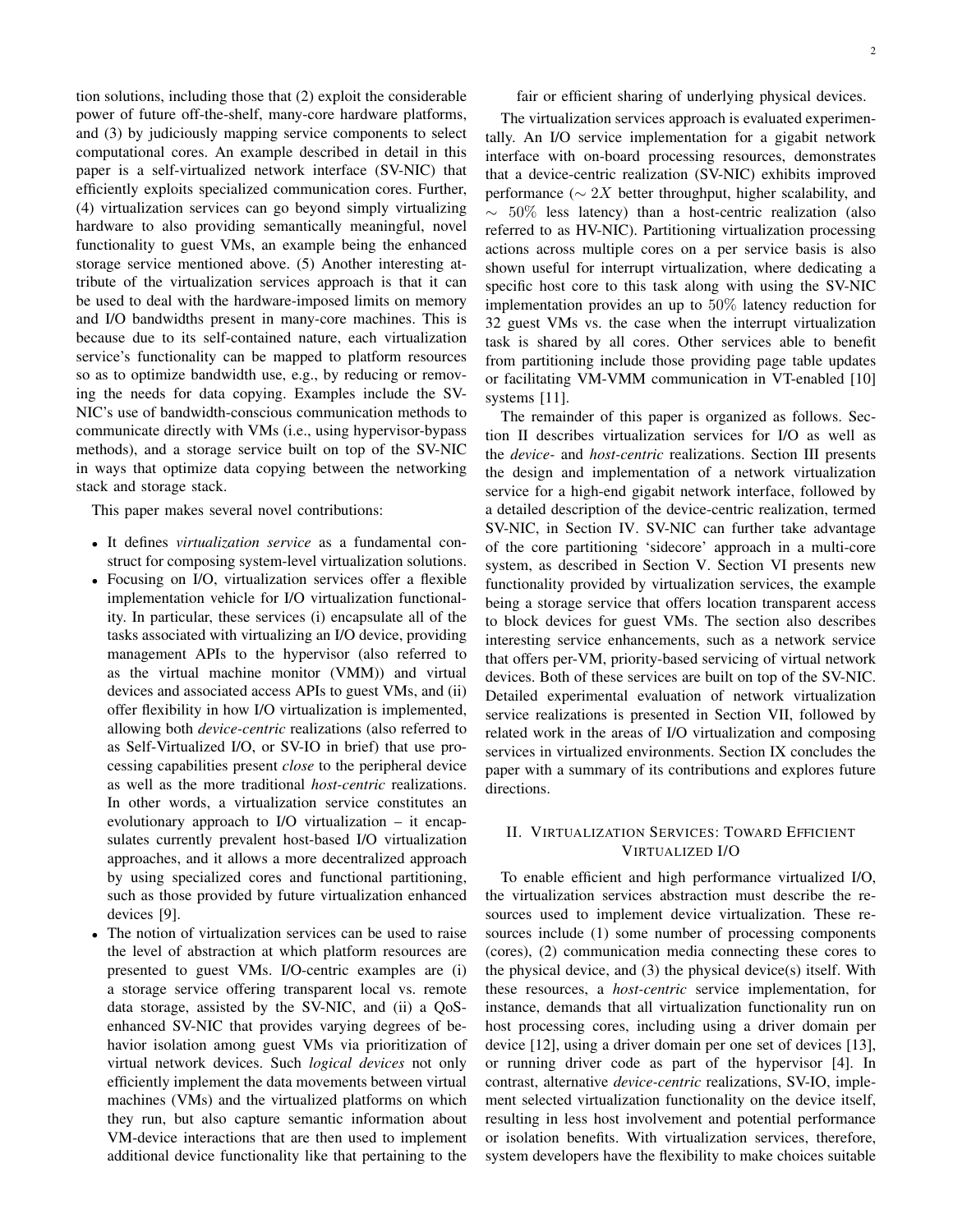for specific target platforms. Factors to be considered in such choices include actual host *vs.* device hardware, host- *vs.* device-level resources, the communication link between them, and system and application requirements. In fact, evidence exists for both host- and device-centric solutions. The former represents a current industry trend that aims to exploit general multi-core resources. The latter is bolstered by substantial prior research, with examples including intelligent network devices [14]–[16], smart disk subsystems [17], [18], and even active network routers [19] with recent work focusing on network virtualization [20].

Functionally, a virtualization service (VS) for I/O must:

- *•* multiplex/demultiplex a potentially large number of *virtual I/O devices* mapped to a set of physical devices in a scalable manner, Examples of virtual devices include virtual network interfaces, virtual block devices (disk), virtual camera devices, and others. Each such device is represented by a *virtual interface* (VIF) which exports a well-defined interface to the guest OS, such as ethernet or SCSI. The virtual interface is accessed from the guest OS via a VIF device driver.
- *•* provide a lightweight API to the hypervisor for managing virtual devices,
- *•* efficiently interact with guest domains via simple APIs for accessing the virtual devices, and
- *•* harness the compute power of many, potentially diverse processing cores.

Before we describe the different components of the VS abstraction and their functionalities, we briefly digress to discuss the virtual interface (VIF) abstraction provided by a VS and the associated API for accessing a VIF from a guest domain.

## *A. Virtual Interfaces (VIFs)*

At an abstract level, each VIF has a *unique ID*, and it consists of two message queues, one for outgoing messages to the device (*i.e.*, *send queue*), the other for incoming messages from the device (*i.e.*, *receive queue*). The simple API associated with these queues is as follows:

```
boolean isfull(send queue);
void send(send queue, message m);
boolean isempty(receive queue);
message recv(receive queue);
```
Additionally, a pair of signals is associated with each queue for event-driven I/O. For the send queue, one signal is intended for use by the guest domain, to notify the VS that the guest has enqueued a message in the send queue. The other signal is used by the VS to notify the guest domain that it has received the message. The receive queue has signals similar to those of the send queue, except that the roles of guest domain and VS are interchanged. A particular implementation of VS need not use all of these defined signals. For example, if the VS polls the send queue to check the availability of message from the guest domain, it is not required to send the signal from guest domain to the VS. Furthermore, queue signals are configurable at runtime, so that they are only sent when expected/desired from



Fig. 1. Virtualization Service (VS) abstraction for I/O virtualization.

the other end. For example, a network driver using NAPI [21] does not expect to receive any interrupts when it processes the receive operation for a bunch of incoming network packets.

#### *B. Virtualization Services: Design and Implementation*

The VS abstraction has four logical components, as depicted in Figure 1. The *processing component* consists of one or more *cores*. This component is connected to the *physical I/O device* via the *peripheral communication fabric*. Guest domains communicate with the VS using VIFs via the *messaging fabric*.

The two main functions a virtualization service are *managing VIFs* and *performing I/O*. Management involves creating or destroying VIFs or reconfiguring various parameters associated with them. These parameters define VIF performance characteristics, and in addition, they can be used by guest domains to specify QoS requirements for the virtual device. When performing I/O, in one direction, a message sent by a guest domain over a VIF's send queue is received by the VS's processing component. The processing component then performs all required processing on the message and forwards it to the physical device over the peripheral communication fabric. Similarly, in the other direction, the physical device sends data to the processing component over the peripheral communication fabric, which then demultiplexes it to one of the existing VIFs and sends it to the appropriate guest domain via the VIF's receive queue. A key task in processing message queues is for VS to multiplex/demultiplex multiple VIFs on a single physical I/O device. The scheduling decisions made as part of this task must enforce performance isolation among different VIFs. While there are many efficient methods for making such decisions, *e.g.* DWCS [22], the simple scheduling method used in experimentation presented in this paper is round-robin scheduling.

The VS prototypes evaluated in this paper are implemented for the Xen hypervisor [4]. In Xen, the standard implementation of device I/O uses *driver domains*, which are special guest domains that are given direct access to physical devices via some physical interconnect (*e.g.*, PCI). The driver domain provides the virtual interfaces to other guest domains. The driver domain also implements the multiplex/demultiplex logic for sharing the physical device among virtual interfaces, the logic of which depends on the properties of each physical device. For instance, time sharing is used for the network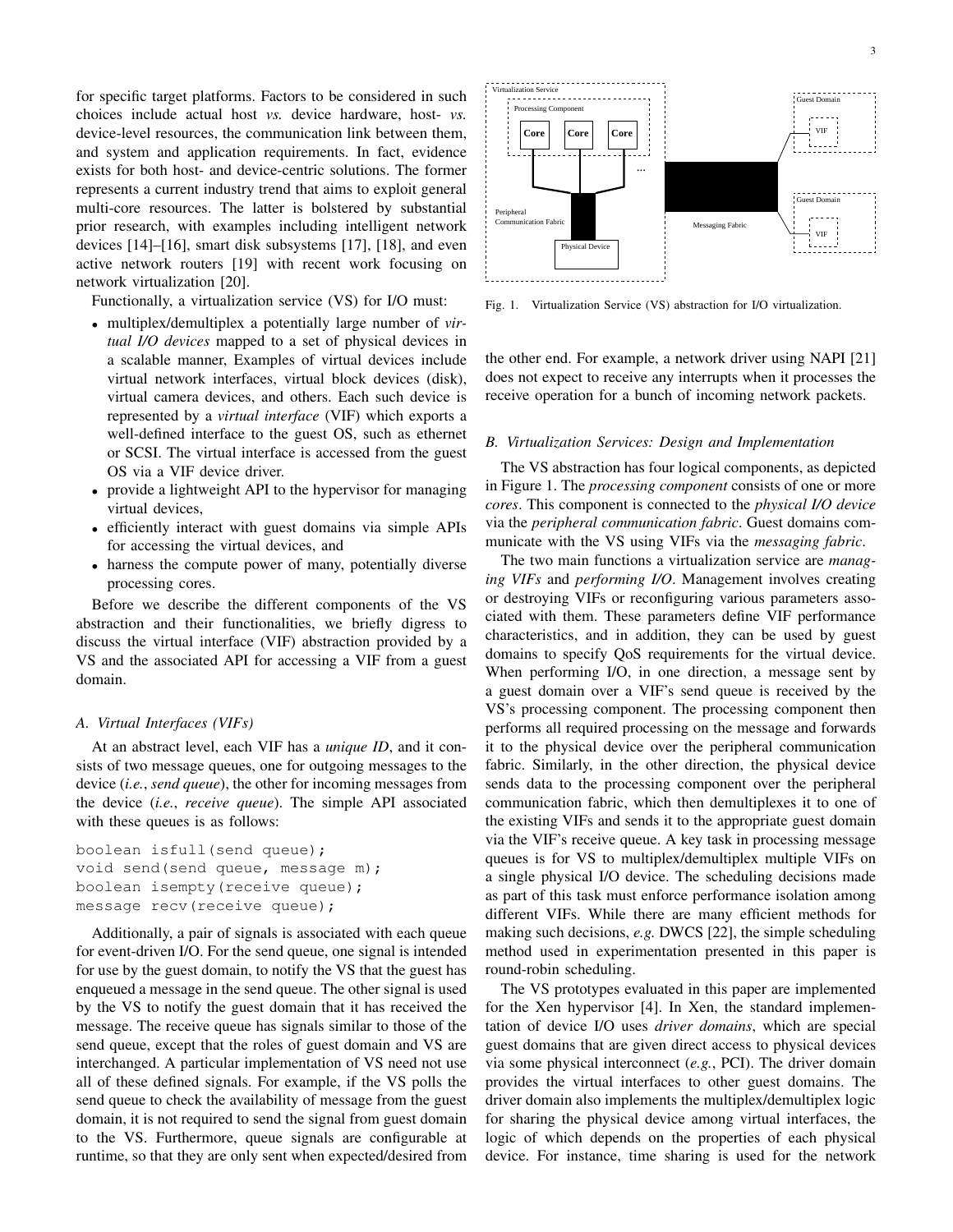interface, while space partitioning is used for storage. The hypervisor schedules the driver domains to run on general purpose host cores. The virtualization functionality provided by the driver domain for each physical device being virtualized is equivalent to that of a host-centric realization of a virtualization service. Host cores belonging to the driver domain are the VS's processing components, and they are architecturally homogeneous to the cores running guest domains. Host cores also run the VS components that provide its management and I/O functionality. The peripheral communication fabric is implemented via the peripheral interconnect, *e.g.*, PCI. The messaging fabric to communicate between cores running the driver domain and guest domains is implemented via shared memory. The sharing of cores used by the processing component is dependent on the hypervisor's scheduling policy.

The *device-centric* realization of a virtualization service, SV-IO, exploits the processing elements 'close to' the physical device [23]. In this case, the interconnect between the physical I/O device and on-device processing elements form the peripheral communication fabric, while the interconnect between the host system and the high end I/O device forms the messaging fabric, *e.g.*, PCIe. Performance and/or scalability for SV-IO are improved when it is possible to better exploit the device's processing resources, so as to improve device behavior due to 'fabric near' control actions [14], or to shorten the path from device to guest domain. A specific example of a SV-IO is presented in the next section.

Note that we use the terms device- or host-centric to refer to the location(s) of the majority rather than the entirety of the processing functionality in a VS. Our device-centric SV-IO implementation for network virtualization service, for instance, requires host assistance for certain control plane device/guest interactions. Similarly, host-centric realization will require some degree of device-level support, *e.g.*, the capability to perform I/O.

# III. NETWORK VS: REALIZATIONS FOR NETWORK INTERFACE VIRTUALIZATION

## *A. Hardware Platform and Basic Concepts*

The communication device used is an IXP2400 network processor(NP)-based RadiSys ENP2611 board [23]. This resource-rich network processor features a XScale processing core and 8 RISC-based specialized communication cores, termed *micro-engines*. Each micro-engine supports 8 hardware contexts with minimal context switching overhead. The physical network device on the board is a PM3386 gigabit ethernet MAC connected to the network processor via the *Media and Switch Fabric* (MSF) [24]. The board also contains substantial memory, including SDRAM, SRAM, scratchpad and micro-engine local memory (listed in the order of decreasing sizes and latencies, and increasing costs.) The board runs an embedded Linux distribution on the XScale core, which contains, among others, some management utilities to execute *micro-code* on the micro-engines. This micro-code is the sole execution entity that runs on the micro-engines. This network device is attached to a x86-based host platform via PCI interconnect.



Fig. 2. Host-NP platform.

The combined host-NP platform represents one point in the design space of future multi-core systems, offering heterogeneous cores for running applications, guest OSes, and I/O functionality. As shown later, the platform is suitable for evaluating and experimenting with the scalability and with certain performance characteristics of the VS abstraction, but it lacks the close coupling between host and NP resources likely to be found in future integrated multi-core systems. Specifically, in our case, the NP resides in the host system as a PCI add-on device, and it is connected to the host PCI bus via the Intel 21555 non-transparent PCI bridge [25]. This bridge allows the NP to only access a portion of host RAM resources via a 64MB PCI address window. In contrast, in the current configuration, host cores can access all of the NP's 256MB of DRAM.

The following details about the PCI bridge are relevant to some of our performance results. The PCI bridge contains multiple *mailbox* registers accessible from both host- and NPends. These can be used to send information between host cores and NP. The bridge also contains two interrupt identifier registers called *doorbell*, each 16-bit wide. The NP can send an interrupt to the host by setting any bit in the host-side doorbell register. Similarly, a host core can send an interrupt to the *XScale core* of the NP by setting any bit in the NP-side doorbell register. Although the IRQ asserted by setting bits in these registers is the same, the IRQ handler can differentiate among multiple "reasons" for sending the interrupt by looking at the bit that was set to assert the IRQ.

Another notable feature of the host-NP platform is the limitation on PCI read bandwidth. Micro-benchmark results presented in Figure 3 demonstrate the available throughput of the PCI path between the host and the NP for read (write), by reading (writing) a large buffer across the PCI bus both from the host and from the NP. In order to model the behavior of network packet processing, the read (write) was done 1500 bytes at a time. Also, aggregate throughput for NP to host read/write is computed for a single micro-engine doing programmed I/O using all of its 8 available hardware contexts, where the contexts are copying data *without* any ordering requirement among them (as shown by results presented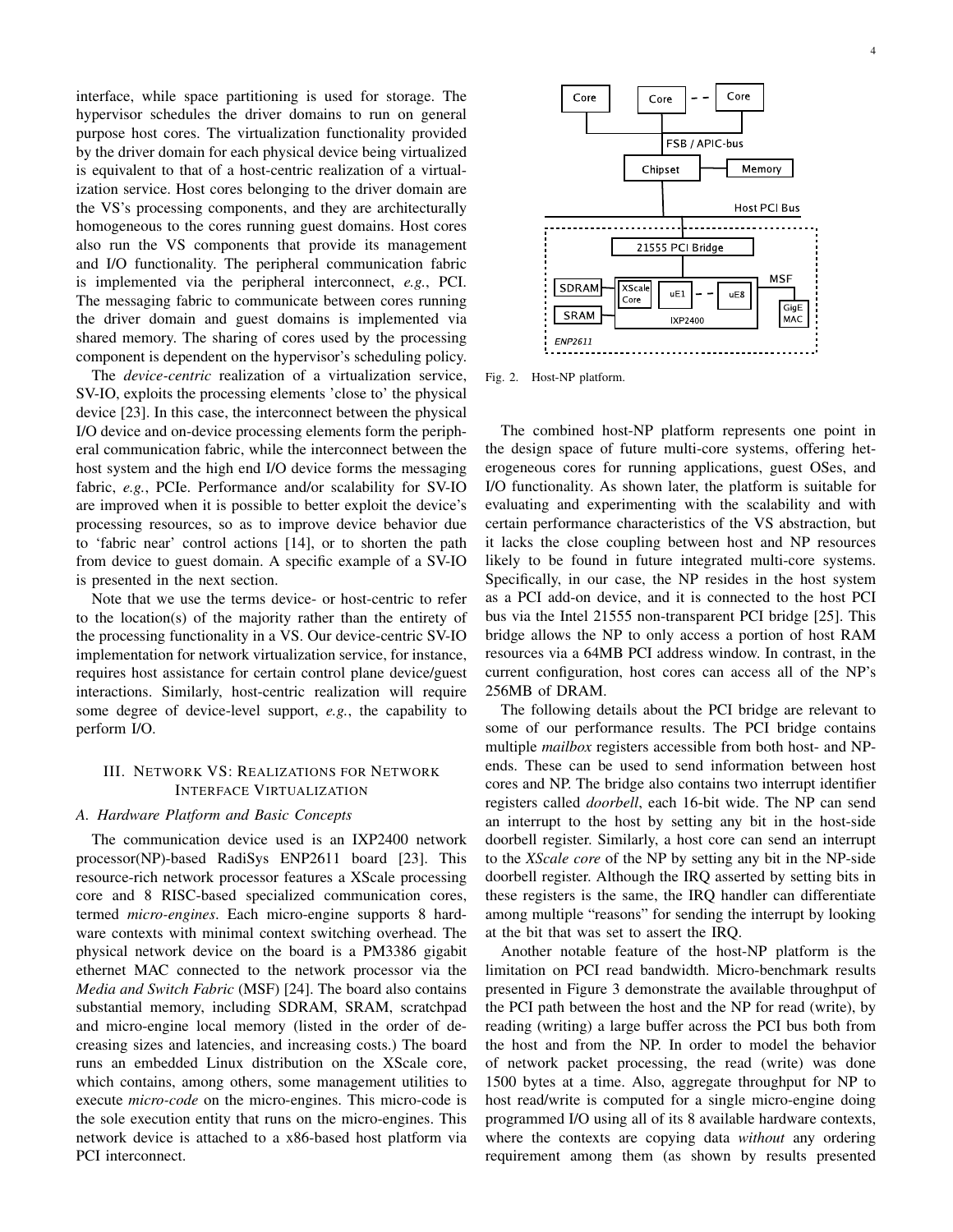

Fig. 3. Throughput of the PCI interconnect between the host and the NP.

elsewhere [26], ordering does not adversely impact the NP to PCI write throughput).

The results show the *asymmetric nature* of the PCI interconnect, favoring writes over reads. These results motivate our design choice for implementing message queues in NP SDRAM and host memory in a manner such that writes by a core are performed to the remote memory (across PCI bus), while reads by a core are performed to the local memory. This way, I/O is performed mostly via writes to PCI address space from both host and NP cores, thereby effectively utilizing the I/O communication bandwidth.

# *B. HV-NIC: Host-Centric Implementation of the Network VS*

In the host-centric realization, the network interface's virtualization logic runs in the driver domain (or controller domain, Dom 0) on host cores. The processing power available on the NP is used to tunnel network packets between the host and the gigabit ethernet interface residing on the board. This provides to the host the illusion that the ENP2611 board is a gigabit ethernet interface. In fact, this tunnel interface is almost identical to a VIF. It contains two queues, a sendqueue and a receive-queue, and it bears the ID of the physical ethernet interface. These queues contain a ring structure for queue maintenance and the actual packet buffers. Figure 4 shows the architectural diagram of HV-NIC.

The NP's XScale core is not involved in the data fast path. Its role is to carry out control actions, such as starting and stopping the NP's micro-engines. The data fast path, *i.e.*, performing network I/O, is solely executed by micro-engines. In particular, a single micro-engine thread polls the send-queue and forwards packets queued by the device driver running in the driver domain to the network I/O logic, which sends it out to the physical port. In case the driver domain fills up the entire queue before the micro-engine thread services it, the driver domain requests a signal to be sent when further space in the send-queue is available. The micro-engine thread sends this signal after it has processed some packets from the send-queue.

A second micro-engine's execution contexts are used for receive-side processing – they select the packets received from the network I/O logic and enqueue them on the receive-queue, in order. For each packet enqueued, a signal is sent to the driver domain, if required. The host side driver for the tunnel interface uses NAPI, which may disable this signal to reduce the signal processing load on the host in case the packet arrival rate is high. Thus, *the signals are only sent by the NP to driver*



Fig. 4. HV-NIC: Host-centric network virtualization service for host-NP platform

*domain*. Both signals are implemented as different identifier bits of the host-side doorbell register; the IRQ handler running in the driver domain determines the type of signal based on the identifier bit.

Software ethernet bridging, virtual network interfaces, frontend device drivers in guest domains, and back-end device drivers in the driver domain are used to virtualize this tunnel device. For a detailed description of Xen's network interface virtualization, we refer the reader to [13].

#### *C. SV-NIC: Device-Centric implementation of the Network VS*

In our device-centric SV-IO implementation, termed SV-NIC, most of the processing component, the peripheral communication fabric, and the physical I/O device components of the VS abstraction are situated on the ENP2611 board itself. Specifically, the processing component is mapped to the XScale core and the micro-engines available on the board, along with one or more host processing cores. The processing component situated on the device performs the key tasks of network I/O, and its multiplexing/de-multiplexing to various guest VMs, as depicted in Figure 5. The peripheral communication fabric consists of the *Media and Switch Fabric* (MSF) [24]. The physical I/O device, the PM3386 gigabit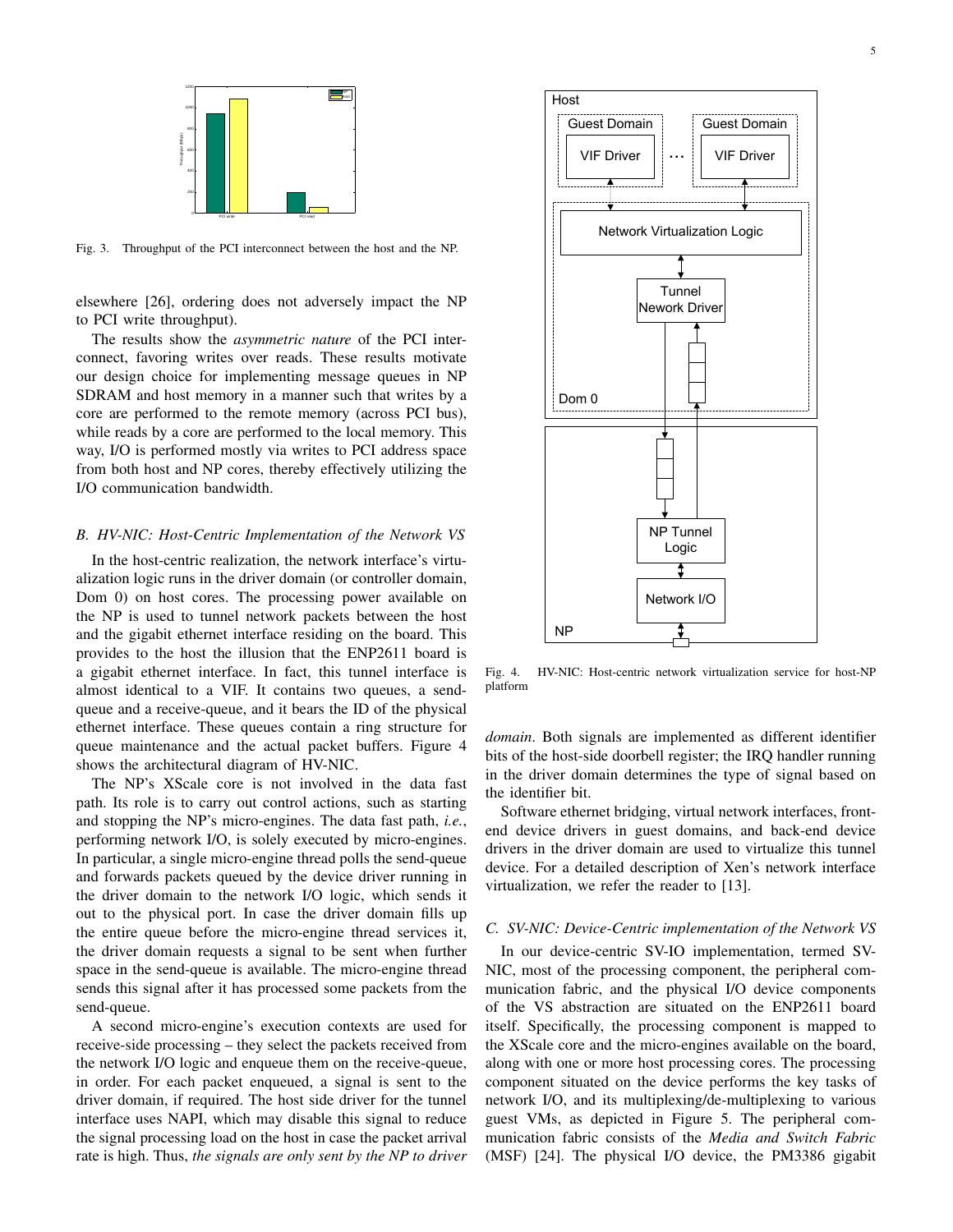

Fig. 5. SV-NIC: Device-centric network virtualization service for host-NP platform

ethernet controller, connects to the network processor via MSF. The processing component uses PCI as the messaging fabric to communicate with the guest domains via the virtual interface (VIF) abstraction. The SV-NIC directly exports its VIF abstraction to guest domains as virtual network devices. A detailed description of the functionality breakdown of various SV-NIC processing components is presented in the next Section.

#### IV. SV-NIC: IMPLEMENTATION DETAILS

In this section, we describe how we map the design and implementation principles presented earlier to the SV-NIC realization. In particular, we utilize the principles of *partitioning* and *specialization* to use the NP cores for network I/O virtualization. The SV-NIC realization is also a *low latency design*, since it effectively uses the parallelism provided by multiple hardware contexts of NP cores and implements a fast path for I/O to guest VMs by providing them with safe, direct access to the network card.

## *A. Management*

Management functionality includes the creation of VIFs, their removal, and changing the attributes and resources as-



Fig. 6. Management interactions between SV-NIC, hypervisor and the guest domain to create a VIF. Shaded region depicts the boundary of SV-IO abstraction.

sociated with them. This functionality is realized via two management drivers that execute on different processing components of the SV-NIC. The host-side driver is part of the OS running in the controller domain (Dom0) and executes on the host core(s). The device-side driver is part of the embedded OS running on the NP-based board and It runs on the XScale core. Management requests are generated by the VIF driver in guest domains or the hypervisor itself. The interactions among VIF driver and host-side management driver are carried out over a *xenbus* channel, a shared memory, message-based, inter-VM communication mechanism in Xen. The hypervisor communicates with the host-side management driver using a shared memory buffer as well. All management related decisions are made by the host-side management driver, which in turn forwards relevant parameters to the device-side driver via the 21555 bridge's mailbox registers. The deviceside driver appropriates the resources for VIFs, which includes assigning micro-engines for network I/O and messaging fabric space for send/receive queues. The device-side driver then communicates these changes to the host-side driver, via the bridge's mailbox registers, and to the micro-code running on the micro-engines, via SRAM. Figure 6 depicts various *management interactions* between the SV-NIC's processing components and the guest domain to *create a VIF*. The figure also shows the I/O and signaling paths for the VIF between the SV-NIC and the guest domain (via the messaging fabric).

Other management functionality includes the *destruction of VIFs* and *changing attributes* of a VIF or of the SV-NIC. Destruction requests are initiated by the hypervisor when a VIF has to be removed from a guest. This might be the result of a guest VM shutdown, or for security reasons (*e.g.,* when a VM is compromised, its VIFs can be torn apart.)

Certain *attributes* can be set at VIF creation time or later to change VIF properties. For example, the throughput achievable by a VIF directly depends on the *buffer space* provided for the send- and receive-queues. Throughput and latency also depend on the *scheduling algorithm* used at the NP for the processing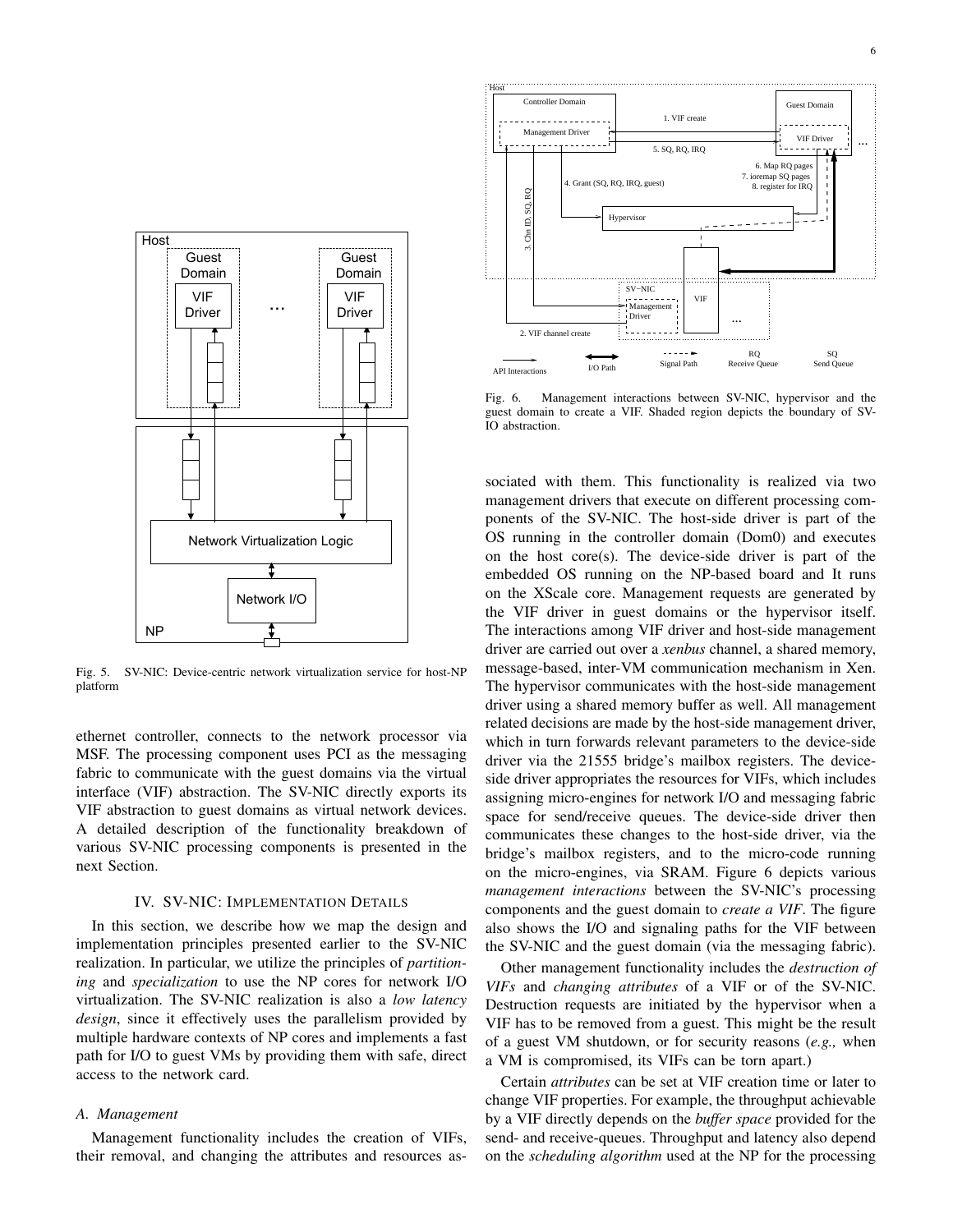of packets corresponding to different VIFs. Hence, changing these attributes will affect runtime changes in VIF behavior.

The hypervisor plays a key role of privilege management to enable safe direct access of SV-NIC resources to guest domains. In particular, for a guest domain to utilize the VIF provided by the SV-NIC for network I/O, it must be able to:

- *• write messages* in the NP SDRAM corresponding to the *VIF send queue*; and
- *• read messages* from the host RAM corresponding to the *VIF receive queue*.

The NP's SDRAM is part of the host PCI address space. Access to it is available by default only to privileged domains, *e.g.*, the controller domain. In order for a (non-privileged) guest domain to be able to access its VIF's send queue in this address space, the management driver uses Xen's *grant table mechanism* to authorize write access to the corresponding I/O memory region for the requesting guest domain. The guest domain can then request Xen to map this region into its page tables. Once the page table entries are installed, the guest domain can safely inject messages into the send queue. For security reasons, the ring structure part of this region is readonly mapped for the guest, while the other part containing the packet buffers is mapped read-write. This is necessary because if the ring structure was writable, a malicious guest could influence the NP to read from arbitrary locations and inject bogus packets on the network.

The host memory area accessible to the NP is owned by the controller domain. The management driver grants access of the region belonging to a particular VIF to its corresponding guest domain. The guest domain then asks Xen to map this region into its page tables and can subsequently receive messages directly from the VIF's receive queue. The part of this region containing the ring structure is mapped read-only, while the part containing actual packet buffers is mapped read-write. The above mappings are created once during VIF creation time and remain in effect for the life-time of the VIF (usually the lifetime of its guest domain). All remaining logic to implement packet buffers inside the queues and the send/receive operations is implemented completely by the guest domain driver and on the NP micro-engines.

The grant table mechanism described above enforces security isolation – a guest domain cannot access the memory space (neither upstream nor downstream) of VIFs other than its own. Also, since a guest domain cannot directly perform any management related functionality, it cannot influence the NP to perform any illegal I/O to a VIF that it does not own.

## *B. Network I/O*

A guest domain performs network I/O via a VIF. It enqueues packets on the VIF's send-queue and dequeues packets from the VIF's receive-queue. It is the responsibility of the SV-NIC to:

- *• egress:* multiplex packets in the send-queues of all VIFs on to the physical device; and
- *• ingress:* demultiplex the packets received from the physical network device onto appropriate VIFs' receive queues.

Since VIFs export a regular ethernet device abstraction to the host, this implementation models a software layer-2 (ethernet) switch.

*Egress is managed by one micro-engine context per VIF*. For simple load balancing, this context is selected from a pool of contexts belonging to a single micro-engine (the egress micro-engine) in a round robin fashion. Hence, the lists of VIFs being serviced by the contexts of the egress micro-engine are mutually disjoint. This allows for lock free operation of all contexts. The contexts employ *voluntary* yielding after processing every packet and during packet processing for I/O, to maintain a fair-share of physical network resources across multiple VIFs.

*Ingress is managed for all VIFs by a shared pool of contexts* belonging to one micro-engine (the ingress microengine). Each context selects a packet from the physical network, *demultiplexes* it to a VIF based on MAC address, locks the VIF, obtains a *sequence number* to perform "inorder" placement of packets, unlocks the VIF, and signals the *next* context to run. Next, it performs the I/O action of moving the packet to the VIF receive-queue, during which it voluntarily relinquishes the micro-engine to other contexts that are either performing I/O or waiting for a signal from the *previous* context in order to get a chance to execute. After a context is done performing I/O, it waits for the expected sequence number of the VIF to match its sequence number, yielding the micro-engine voluntarily between checking for this condition to become true. Once this wait operation is complete, the context atomically adjusts the VIF's receivequeue data structures to signify that a packet is successfully queued. Also, a signal to the guest domain is sent if required by the guest domain driver.

In our SV-NIC implementation, only some of the signals associated with VIFs are needed: those sent from the SV-NIC to the guest domain. In particular, the SV-NIC sends signals to guest domains related to status of send and receive queues, and its micro-engines poll these queues for information from host. There are multiple reasons for this design: (1) an ample number of micro-engines and fast switchable hardware contexts make it cheaper to poll for information than to wait for an asynchronous signaling mechanism like an interrupt; (2) hardware contexts running on micro-engines are non-preemptible, thus the context must explicitly check for the presence of interrupt signal anyway; and (3) there exists no direct signaling path from host cores to micro-engines, so that such signals would have to be routed via the XScale core, resulting in high latency. These two signals work as transmit and receive interrupts, respectively, similar to what is needed for physical network devices. Both signals are configurable and can be disabled/enabled at any time by the guest domain VIF driver, as required. For example, the send code of the guest domain driver does not enable the transmit interrupt signal till it finds that the send queue is full (which will happen if NP cores process packets at a rate slower than the rate at which the host core(s) enqueue them). Similarly, the receive code of the guest domain driver uses the NAPI interface and disables receive interrupt signal when processing a set of packets. This reduces the interrupt load on the host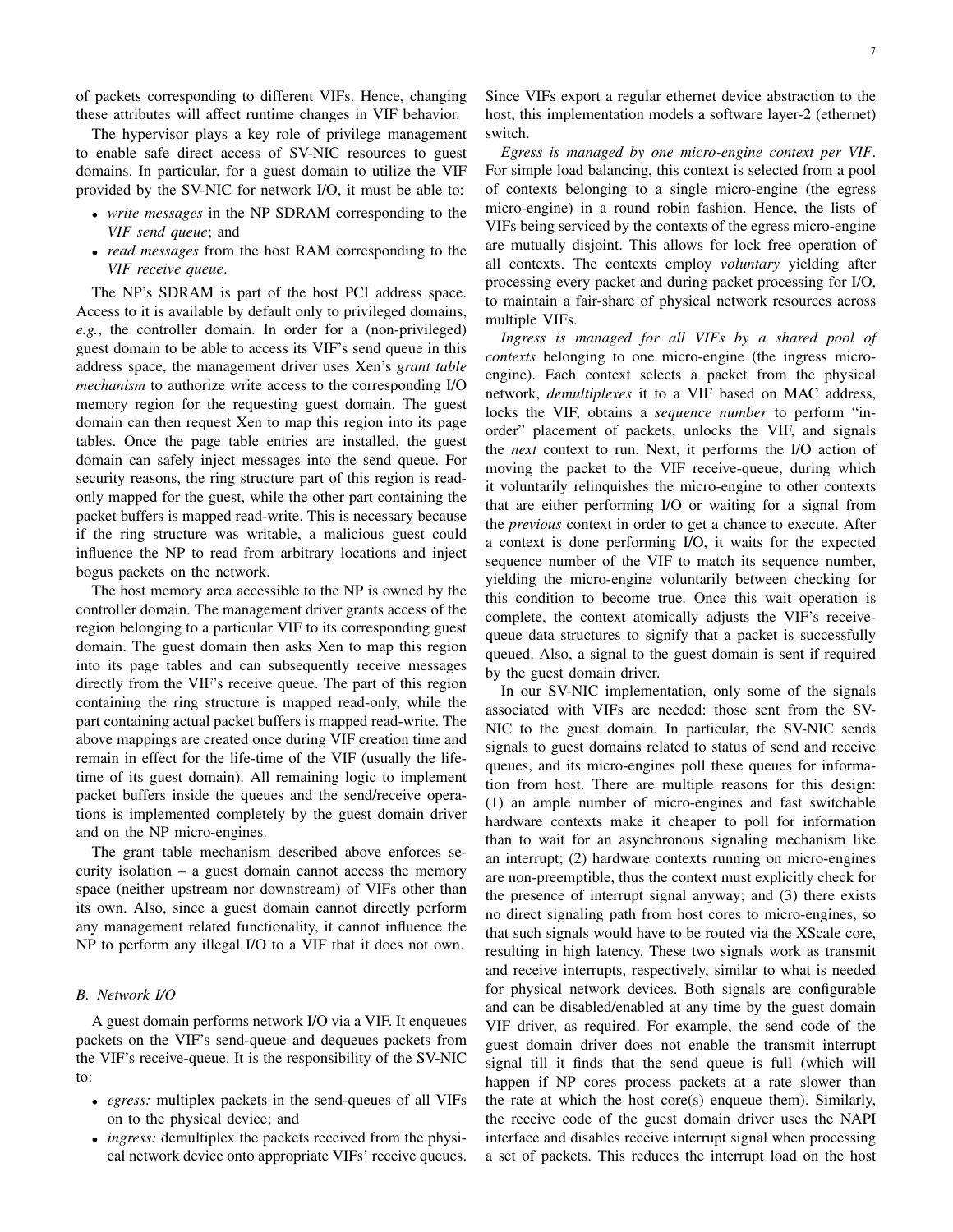processor when the rate of incoming packets is high.

Signaling is achieved by assigning to every VIF two different bits in the host-side interrupt identifier register (one each for the send and receive directions). The bits are shared by multiple VIFs in case the total number of VIFs exceeds 8. The implementation, uses a simple round robin assignment policy, where the identifier assigned to a guest VM, *IDvm*, is computed as  $ID_{vm} = ID++$  mod 8, where  $ID$  is set to 0 at SV-NIC initialization. Setting any bit in the identifier register causes a master PCI interrupt to be asserted on the host core(s) of SV-IO's processing component. Using the association between bits and VIFs, the SV-NIC can determine which VIF (or *potential set of VIFs* in case of sharing) generated the master interrupt, along with the reason, by reading the identifier register. Based on the reason (send/receive), an appropriate signal is sent to the guest domain associated with the VIF(s). This signal demultiplexing functionality is implemented as part of the Xen hypervisor itself. In particular, The master PCI interrupt generated by the SV-NIC is sent to a specific host core that runs the signal demultiplexing and forwarding logic for interrupt virtualization in hypervisor context. Thus, the set of host cores, which is a part of SV-IO's processing component, includes the cores assigned for the controller domain and the core performing interrupt virtualization.

In summary, the SV-NIC realization incorporates the VS design principle of *low latency* to exploit the parallelism inherent in NP cores and implements efficient VMM-bypass I/O. SV-NIC also employs *specialization* provided by the NP cores to better match networking related tasks to the capabilities provided by the platform. Coupling this with the principle of *partitioning*, SV-NIC provides an efficient and scalable network I/O virtualization solution that effectively utilizes the heterogeneous multi-core platform. In the next section, we provide another example of how SV-NIC employs core partitioning to support I/O virtualization.

# V. ENHANCING SV-NICS WITH HOST-CORE PARTITIONING: THE 'SIDECORE' APPROACH

To generalize the core-partitioning approach, we next explore structuring a hypervisor itself as multiple components. These components are responsible for certain virtualization functionality, are internally implemented to best meet their obligations, and are mapped to different sets of cores. In multi- and many-core systems, components can even execute on cores other than those on which their functions are called. Furthermore, it becomes possible to 'specialize' cores, permitting them to efficiently execute certain subsets of rather than complete sets of hypervisor functionality. A similar componentization approach in multi-processor systems is taken by the K42 operating system [27].

We evaluate this implementation principle by experimentally dedicating a single core, termed *sidecore*, to perform specific hypervisor functions. This sidecore differs from *normal* cores in that it only executes one or a small set of hypervisor functionality, whereas normal cores execute generic guest VM and hypervisor code. A service request to any such sidecore is termed a *sidecall*, and such calls can be made

from a guest VM or from a platform component, such as an I/O device. The result is a hypervisor that attains improved performance by internally using the client-server paradigm, where the hypervisor (server) executing on a different core performs a service requested by VMs or peripherals (clients). We demonstrate the viability and advantages of the sidecore approach by using it with the SV-NIC, in order to enhance the I/O virtualization capabilities via efficient interrupt virtualization. Other use cases are described in detail elsewhere [11].

As described earlier in Section IV, in the egress path, the micro-engines poll for packets in the guest VM's send-queue, which obviates the need of any involvement of the VMM or the driver domain. However, in the ingress path, the SV-NIC needs to signal the guest VM when packets are available for processing on the receive queue. Since the SV-NIC is a PCI device, it does so by generating a single master PCI interrupt, which is then routed to a host core by the I/O APIC. The master interrupt is intercepted by Xen, and based on the association between bits in the identifier register and VIFs, a signal is routed to the appropriate guest VM(s). Specifically, the master PCI interrupt is generated by the SV-NIC via a 8-bit wide identifier register – setting any bit in this register generates the master interrupt on the host. Hence, the SV-NIC can uniquely signal guest VMs for up to 8 VIFs. However, when the number of VIFs exceeds 8, these bits are shared by multiple VIFs, which may result in redundant signaling of guest VMs and may cause performance degradation.

In the sidecore approach, we use a host core to carry out the interrupt virtualization task. We establish a separate messaging channel between the micro-engines and the sidecore. This messaging channel is created in host-memory accessible via PCI I/O to micro-engines and local memory I/O to the sidecore. In the ingress path, micro-engines enqueue a message containing the ID of the VM that requires signaling. The sidecore continuously polls this messaging channel, and based on the ID contained in the message, sends a signal to the corresponding VM, signifying that one or more packets are available in the receive queue of the VIF. This approach not only improves performance, by avoiding the need for explicit interrupt routing, but it also improves performance isolation between multiple guest VMs. One example is a signal sent by SV-NIC for a VIF whose corresponding guest VM is not currently scheduled to run on the host core where the master interrupt is delivered. In our current implementation without sidecore, such a signal unnecessarily preempts the currently running guest VM to the hypervisor context for interrupt servicing. In contrast, the sidecore approach uses one host core exclusively for interrupt virtualization and hence, does not interrupt any guest VM unnecessarily. Further, we abandon signaling via PCI interrupts altogether, which reduces the latency of the signaling path by avoiding redundant signaling. A negative element of the approach is that all signals must always be forwarded by the sidecore to the core running the guest domain as an inter-processor interrupt (IPI). That is, in this case, it is not possible to opportunistically make an upcall from the host core processing master interrupt to the guest domain in case the intended guest domain is currently scheduled to run on the same host core. Evaluation of SV-NIC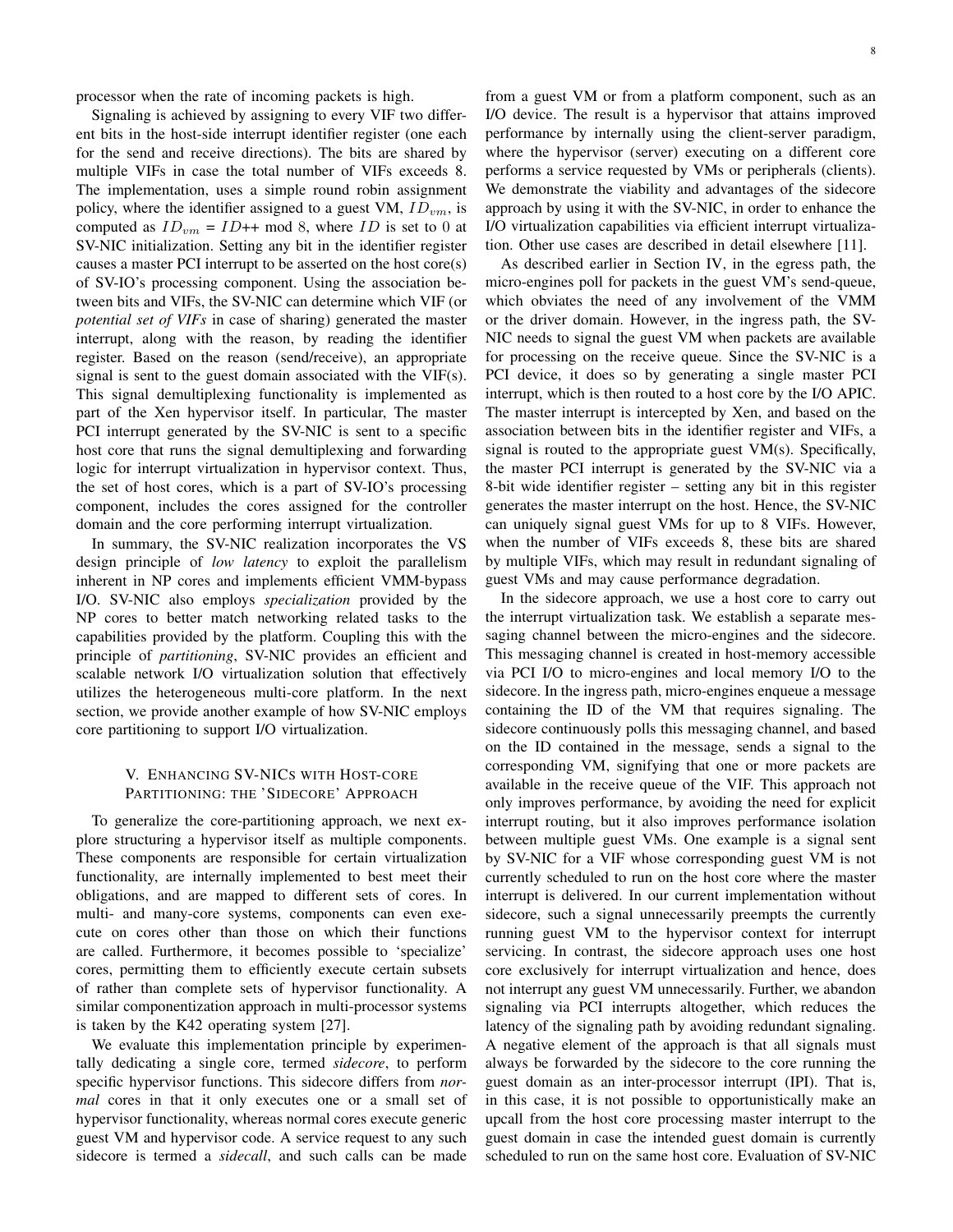implementation with sidecore support is presented alongside SV-NIC without sidecore and HV-NIC in Section VII.

# VI. LOGICAL DEVICES: ENHANCED I/O VIRTUALIZATION **SERVICES**

In virtualized environments, VM communication performance is an important aspect of overall system performance. Focusing on VM communications related to I/O and leveraging the fact that modern systems already have to virtualize the physical devices used by VMs, this section describes the performance advantages derived from extending virtual device interfaces, that is, from raising the level of abstraction offered to guest VMs by virtual devices by presenting them as *logical* instead of physical devices.

Constituting the fourth design principle of a virtualization service presented earlier, i.e., *service-specific abstractions*, logical devices take an information-centric view of how communication happens in the end systems. In this view, virtual machines executing on different CPU cores (and the applications they run) use the data sent and received for certain tasks and when doing so, extract or derive semantically meaningful information from such data. In fact, past work has already demonstrated many useful methods for accelerating such derivations by providing semantic information at lower levels, e.g., with active disks [28] or with enriched network interfaces [15]. Leveraging these methods, our approach is to permit end systems to associate with VMs' data communications the information extraction, annotation, and/or data conversion tasks they wish to have performed on said data. The goal of such associations is to improve certain end system characteristics, such as performance, scalability, and reliability, and to provide VMs with additional functionality at no or minimal cost. Performance improvements are derived from dealing with impediments in the critical paths of information exchanges. The aforementioned data conversions to correct for differences in endian-ness constitute one such impediment. Others include dealing with how I/O is handled in virtualized systems, e.g., by OS/VMM bypass, or how I/O resources are allocated among VMs to meet their QoS requirements. Examples of services related to scalability and reliability include online monitoring to help a virtual machine better manage a platform's resources, such as memory [29], and online monitoring to isolate misbehaving VMs.

Focusing on virtualized I/O, the platform associates some computation with a device I/O path. This association provides the VM with an enhanced virtual device, termed a *logical device*, with additional attributes/functionality which may not be natively supported by the corresponding physical device. Before continuing, we note that it is difficult to cleanly distinguish 'data' from 'information'. This is because the same unit may be treated as data by some software modules and as information by others. A concrete example is a unit of block device data handled by the device driver layer. It may contain file system specific directory information, i.e., information from the point of view of the file system, or data in a memory page from the operating system's point, or a structure implementing a binary search tree from an

application's point of view. Virtualization services, therefore, leave it up to the end systems that handle these units to state and implement their information-centric views.

We leverage the virtualization services framework based on Xen virtualized environment presented earlier for building logical devices. For a host-centric virtualization service implementation, additional functionalities and properties required to implement logical devices are implemented inside the driver domain. Alternatively, using 'smart', self-virtualized devices, these functions are executed by the device itself. For the former host-centric virtualization service, the overall I/O path (and hence the latency) experienced by data to proceed from the physical device to the VM is longer, since the VP must schedule and run multiple VMs for each interaction. However, the cost of implementation is low due to the ease of programmability on standard x86 hardware. For the latter SV-IO based approach, the latency experienced by data movement is reduced, since data moves directly from device to guest VM, as described in Section IV. However, with more functionality desired from logical devices, the cost of building a solution with this approach may increase due to the increased complexity and cost of software development on a specialized platform. In this paper, we focus on logical devices for device-centric virtualization services. Realizations based on the host-centric approach are presented elsewhere [7], [30].

This section presents two concrete examples of enhanced virtualization services that provide logical devices: a network virtualization service that provides virtual NICs with prioritybased QoS-support, and a storage virtualization service which permits a VM to access a block device regardless of whether such a device is physically located locally or must be accessed at a remote location. Xen-based implementations of these services demonstrate substantial performance improvements and additional functionality derived from the corresponding logical devices at a minimal cost to VMs, in part because virtualization services can utilize additional computational resources and can take better advantage of certain underlying platform capabilities.

# *A. QoS Enhanced Self-Virtualized NIC*

Dynamic VM/application behaviors and consequent changes in the resource needs of their data flows require that virtualization services be aware of VMs' quality requirements. These requirements are either inferred implicitly by the VS [29], or are explicitly communicated by VMs. In this work, we chose the latter approach. In particular, for network I/O, we enhance the self-virtualized NIC (SV-NIC) prototype described earlier with priority-based QoS support, where flows from different VMs can be assigned different priorities. The management domain assigns a numeric priority between 1 and 100 to a VM and communicates this value to the SV-NIC via management driver (refer to Figure 6). The SV-NIC, then, uses the priority information to compute scheduling policies and resource allocation requirements for all VIFs corresponding to all VMs, where resources include network processor resources, such as IXP microengine contexts and interrupt identifier bits, and memory resources available on the SV-NIC. A more detailed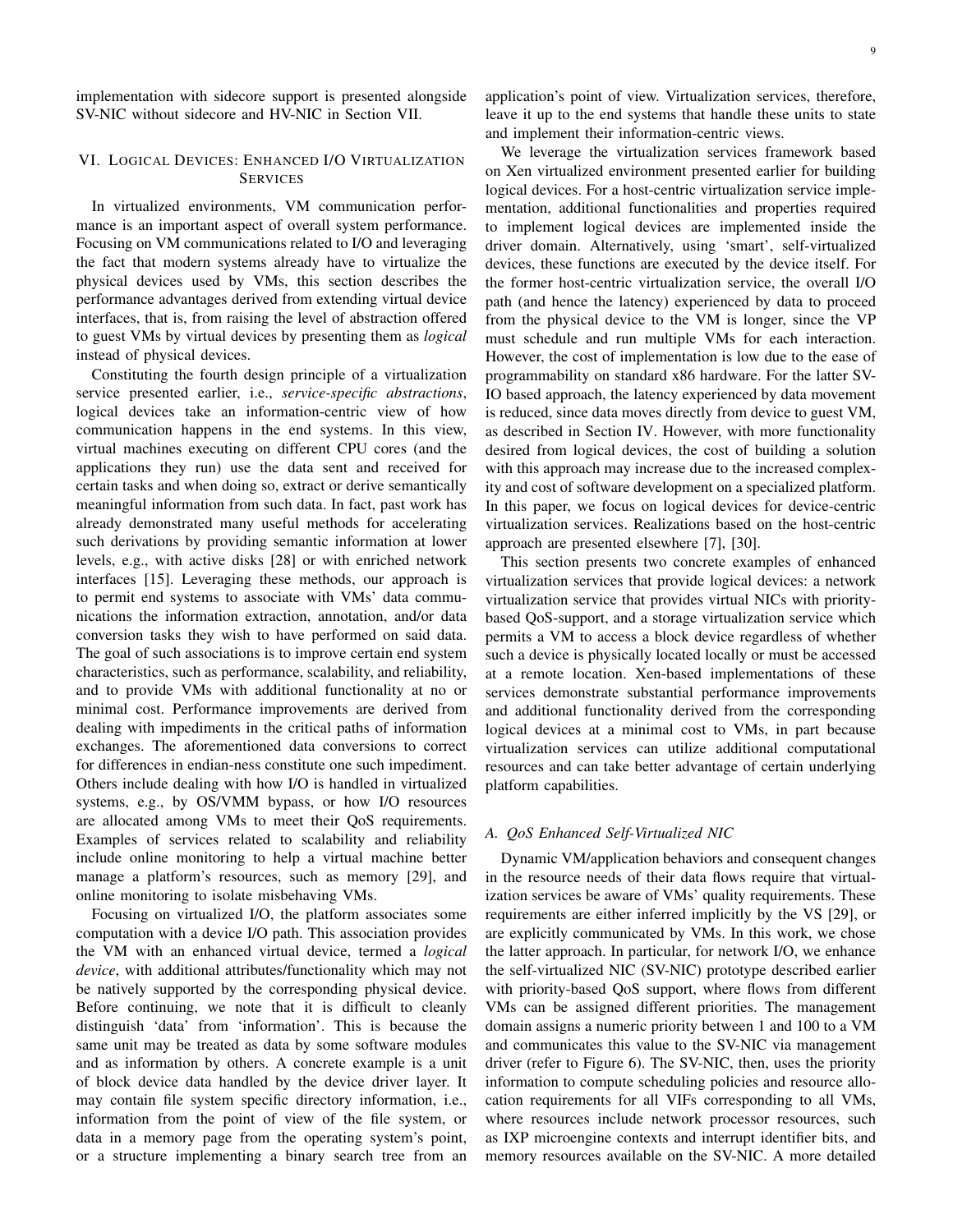description of how the QoS feature is implemented on the NP board appears elsewhere [31].

## *B. SV-NIC based Remote Virtual Block Device (RVBD)*

A simple logical functionality currently implemented by guest operating systems is that of a network block device (NBD) [32]. With NBD, block devices (e.g., disks) can be accessed remotely by having the guest operating system extract disk block information from the network packets it receives. Enhanced virtualization services enable an alternative approach that provide to guest VMs transparent remote device accesses. In this approach, a remote virtual block device (RVBD) provided by an enhanced *network VS* hides from the VM the fact that the physical device is located remotely.

The potential advantages of this approach are multi-fold. First, 'lean' functionality like that of RVBD can be implemented by the hardware, in a manner similar to iSCSI [33]. This is not likely the case for file system based realizations of remote data accesses. Second, there is already ongoing work that aims to decouple the efficient remote data accesses realized by approaches like RVBD from the complex semantics of modern file systems. An example is the Light-Weight File System (LWFS) created for the high performance domain [34] which separates fast path file read and write operations from operations used for meta-data purposes, such as file naming or consistency. The extended VS approach makes it easy to vary the placement of different elements of LWFS and/or its back-end storage functionality (e.g., object stores [35]) into and/or outside the virtualized platforms being used for their implementation. Third, decoupling the device access from device location significantly helps in device consolidation in large computing systems. Fourth, this approach removes the requirement that the guest VM runs the networking stack for disk access, thereby reducing the guest's computational resource needs. Finally, having transparent access facilitates *virtual device migration* [36] while doing VM migration, i.e., it provides continued access to I/O devices during and after the guest VM migration.

Before describing the RVBD implementation with SV-NIC, we briefly outline the Netbus mechanism [36], an extension of the basic shared memory based 'xenbus' communication mechanism used for virtual device access in systems virtualized with Xen. This mechanism utilizes a 'split' implementation of device driver stacks, consisting of a front-end (FE) and a back-end (BE) driver. The VM executes the FE, and the virtualization service executes the BE (either in the driver domain or in the self-virtualized device). FE and BE communicate with each other over Xenbus. To enable these communications to extend across multiple machines, Netbus extends Xen's existing single-platform solution by further splitting the BE into two components, local BE (LBE) and remote BE (RBE). With this approach, when a virtual device is added to a VM running on host M1 and if the corresponding physical device is remote (present on M2), the LBE on M1 establishes a communication channel with the RBE on M2. The LBE then tunnels data between the FE and the RBE. Both LBE and RBE constitute the virtualization service, along with any extensions required for logical functionality that can be implemented either in LBE or in RBE.

The RVBD implementation follows the Netbus approach described above, where the LBE implements the logical functionality. In particular, the RVBD FE is similar to that of a normal VBD FE. The RVBD FE inside the VM accesses the virtual disk device by making block requests to its corresponding RVBD LBE running at M1, which converts these requests to remote access requests and forwards them to the RVBD RBE, which runs at M2. The RVBD RBE then makes the actual requests to the device and returns the responses to the RVBD LBE over the network. The LBE performs the logical translation of these responses to VBD responses, and in turn returns the VBD information to the RVBD FE.

Previous work [36] has presented a host-centric virtualization services based RVBD solution with performance comparable to that of the NBD and with the added benefits described above. In particular, the LBE runs in Dom0 and communicates with the RBE on M2 over a TCP/IP connection. The RVBD FE is a regular VBD FE which is connected to the LBE. LBE converts the block requests and send them to RBE over the TCP/IP connection. The SV-NIC based solution evaluated in this paper takes the device-centric virtualization service approach, where the LBE is implemented on the NP board itself. Since a TCP offload solution is not available to us for the IXP-based NP card, we developed an alternative realization that uses message passing over ethernet to implement remote access. This 'lean' approach is in keeping with similar implementations done in the past [37] and with ongoing work in the high performance domain. In particular, the FE sends disk blocks as messages to the LBE on the NP card, which converts these messages to ethernet frames and sends them to the RBE. In the ingress path, the FE extracts disk blocks from messages received by the LBE and hands it over to the guest VM, without requiring data to traverse the guest VM's networking stack.

## VII. PERFORMANCE EVALUATION

This section presents comparative experimental evaluation of the host-centric network virtualization service implementation (HV-NIC), along with the device-centric (SV-NIC) realizations with, and without, sidecore. It also presents evaluation of logical devices built using SV-NIC.

### *A. Experiment Basis and Description*

The experiments reported in this paper use two hosts, each with an attached ENP2611 board. The gigabit network ports of both boards are connected to a gigabit switch. Each host has an additional gigabit ethernet card, which connects it to a separate subnet for developmental use.

Hosts are dual core hyper-threaded Pentium Xeon (a total of 4 logical processors) 2.80GHz servers, with 2GB RAM. The hypervisor used for system virtualization is Xen version 3.0 [13]. Dom0 runs a para-virtualized Linux 2.6.16 kernel with a RedHat Enterprise Linux 4 distribution, while guest VMs run a para-virtualized Linux 2.6.16 kernel with a small ramdisk root filesystem based on the Busybox distribution. The ENP2611 board runs a Linux 2.4.18 kernel with the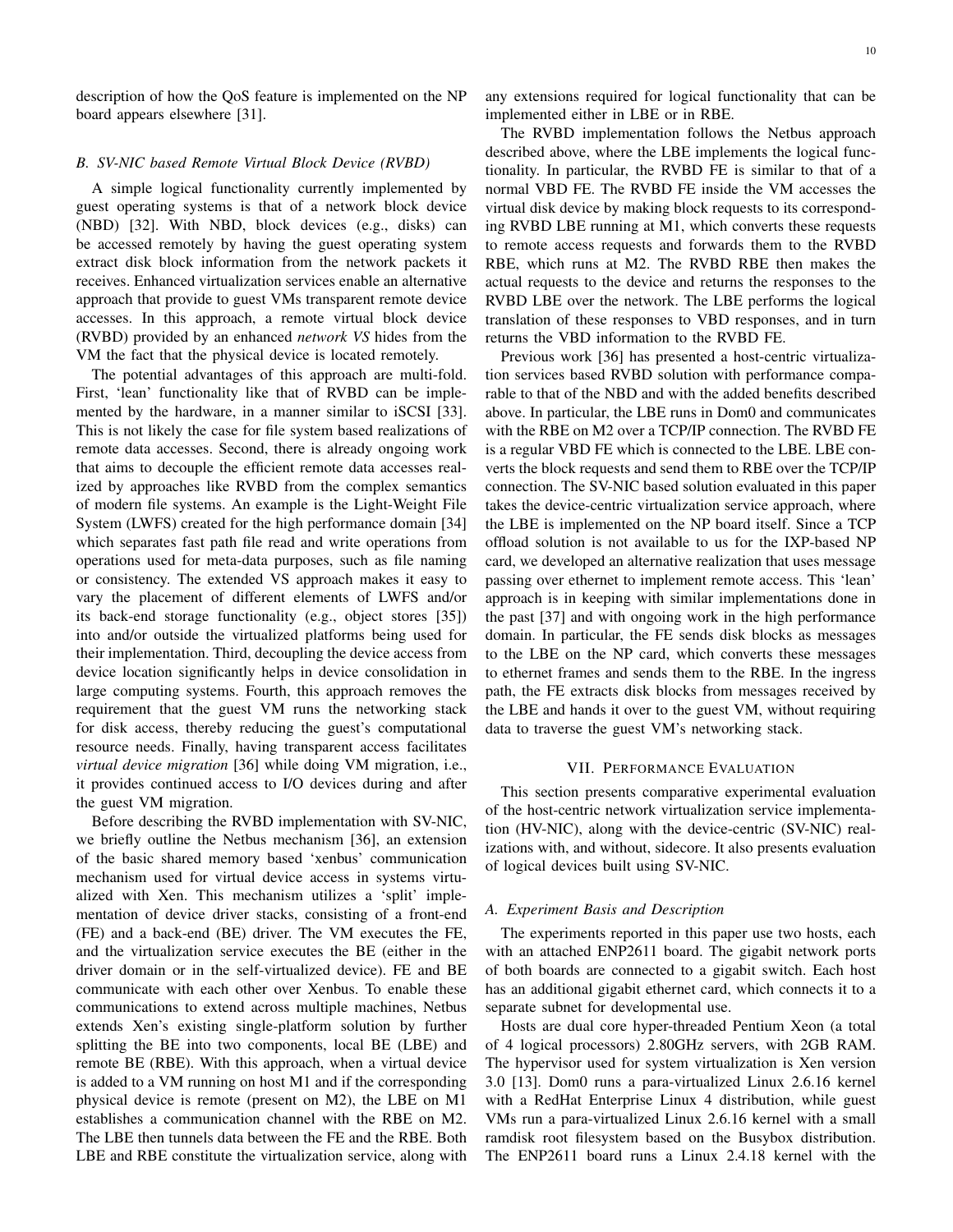MontaVista Preview Kit 3.0 distribution. Experiments are conducted with uniprocessor guest VMs. Dom0 is configured with 512MB RAM, while each guest VM is configured with 32MB RAM. For the SV-NIC implementation enhanced with sidecore functionality, logical processor 0 is assigned to Dom0, while logical processor 1 is used as the sidecore (both of these belong to the same CPU core). For the SV-NIC without sidecore, both logical processors 0 and 1 are assigned to Dom0. The other two logical processors (2 and 3, belonging to the same CPU core) run the guest VMs. These logical processors share many architectural resources among them, such as caches and execution units. However, each logical processor has its own local APIC. Hence, an interrupt can be directed to a specific logical processor, without impeding the other one sharing resources with the target logical processor. The Borrowed Virtual Time (bvt) scheduler with default arguments is the domain scheduling policy used for Xen.

All experiments run on two hosts and use a 'n,n:1x1' access pattern, where 'n' is the number of guest domains on each host. Every guest domain houses one VIF. On one machine, all guest domains on a machine run server processes, one instance per guest. On the second machine, all guest domains run client processes, one instance per guest. Each guest domain running a client application communicates to a distinct guest domain that runs a server application on the other host. Hence, there are a total *n* simultaneous flows in the system. In the experiments involving multiple flows, all clients are started simultaneously at a specific time in pre-spawned guest domains. We assume that the time in all guest domains is kept well-synchronized by the hypervisor (with resolution at 'second' granularity).

## *B. SV-NIC vs. HV-NIC Performance Comparison*

This section presents the results of two sets of experiments. The first set uses the HV-NIC, where the driver domain provides virtual interfaces to guest domains. Our setup uses Dom0 (*i.e.*, the controller domain) as the driver domain. Using the host-centric approach as the base case, the second set of experiments evaluates the device-centric SV-NIC realization, both without and with the sidecore approach. The SV-NIC *vs.* HV-NIC realizations, *i.e.*, of their virtual interfaces provided to guest domains, are evaluated with two metrics: latency and throughput. These evaluations, presented next, provide evidence for the design and implementation principles advocated earlier for building high-performance and scalable virtualization services. In particular, experimental results demonstrate that there are significant benefits of *partitioning* network related functionality and moving such functionality to *specialized* network processing cores, along with judicial inter-core communication to achieve a *low-latency* design.

*1) Latency:* For latency, a simple libpcap [38] client server application, termed *psapp*, is used to measure the packet round trip times between two guest domains running on different hosts. The client sends 64-byte probe messages to the server using packet sockets and SOCK RAW mode. These packets are directly handed to the device driver, without any Linux network layer processing. The server receives the packets directly from its device driver and immediately echoes them back to the client. The client sends a probe packet to the server and waits indefinitely for the reply. After receiving the reply, it waits for a random amount of time, between 0 and 100ms, before sending the next probe. The RTT serves as an indicator of the inherent latency of the network path.

The latency measured as the RTT by the psapp application includes both basic communication latency and the latency contributed by virtualization. Virtualization introduces latency in two ways: (1) a packet must be classified as to which VIF it belongs to, and (2) the guest domain owning this VIF must be notified. Based on the MAC address of the packet and using hashing, classification can be done in constant time for any number of VIFs, assuming no hash collision.

For the HV-NIC, step (2) above requires sending a signal from the driver to the guest domain. This takes constant time, but with increasing CPU contention, additional end-to-end latency would be caused if a target guest were not immediately scheduled to process the signal. Thus, with an increasing number of VIFs, we would expect latency values to increase and exhibit larger variances. Finally, since the driver domain and guest domains are scheduled on different CPUs, sending a signal to a guest domain involves an inter-processor interrupt (IPI).

For the SV-NIC without sidecore, step (2) above requires the hypervisor to virtualize the PCI interrupt and forward it as a signal to the guest domain, as described in Section IV. In case the host core responsible for interrupt virtualization is being shared by the target guest domain, sending this signal is done via a simple upcall, which is cheaper than performing an IPI. Given that all guest domains are scheduled on two CPUs, on the average, signal forwarding from one of these two cores provides the performance optimization 50% of the time. As with the HV-NIC case, if multiple guest domains are sharing a CPU, the target guest domain may not be scheduled right away to process the signal sent by the self-virtualized network interface. Thus, with an increasing number of VIFs, we would expect latency values to increase and exhibit larger variances.

Another source of latency for SV-NIC without sidecore is the total number of signals that need to be sent per packet. As mentioned earlier in Section IV, due to the limitations on interrupt identifier size, a single packet may require more than one guest domains to be signaled. In particular, the total number of domains signaled, *ns*, is given by the following formula:

$$
\lfloor \frac{n}{l} \rfloor \le n_s \le \lceil \frac{n}{l} \rceil, \quad \text{if } n > l
$$
  
1 otherwise

where *n* is the total number of domains and *l* is the interrupt identifier size. Thus, the smaller the *l*, the more the number of domains that will be signaled (all but one of which would be redundant), and vice versa. Assuming these domains share the CPU, the overall latency will include the time it takes to send a signal and *possibly* the time spent for useless work performed by a redundant domain; latter of which will be decided by domain scheduling on the shared CPU.

For the SV-NIC with sidecore, step (2) requires sidecore to receive a message from the NIC via a shared memory queue, and send a signal to the appropriate VM. Hence in the sidecore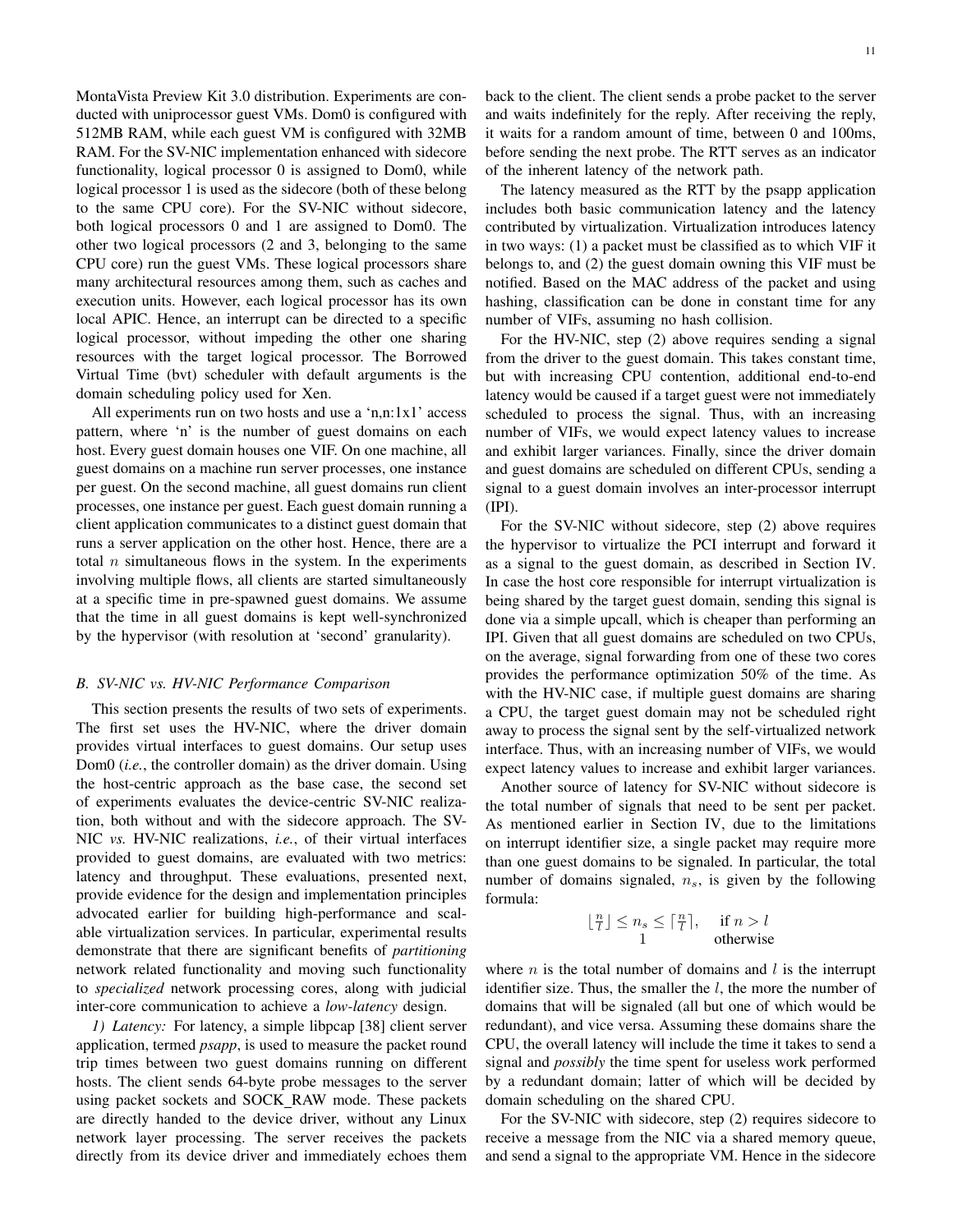

Fig. 7. Latency comparison of HV-NIC, SV-NIC, and SV-NIC with sidecore. Dotted lines represent the latency for Dom0 using the tunnel network interface in two cases: (1) No virtualization functionality (*i.e.*, without software bridging), represented by fine dots, and (2) host-centric network virtualization functionality (*i.e.*, with software bridging), represented by dash dots.

case, there is no PCI interrupt generated by the device and no redundant signaling of VMs.

Using RTT as the measure of end-to-end latency, Figure 7 shows the RTT reported by *psapp* for HV-NIC and SV-NIC. On the *x*-axis is the total number of concurrent guest domains 'n' running on each host machine. On the *y*-axis is the *median* latency and inter-quartile range of the 'n' concurrent flows; each flow  $i \in n$  connects  $GuestDomain_i^{client}$  to  $GuestDomain<sub>i</sub><sup>server</sup>$ . For each n, we combine  $N_i$  latency samples from flow  $i, 1 \leq i \leq n$  as one large set containing  $\sum_{i=1}^{n} N_i$  samples. The reason is that each flow measures *the same* random variable, which is end-to-end latency when n guest domains are running on both sides.

We use the median as a measure of central tendency since it is more robust to outliers (which occur sometimes due to unrelated system activity, especially under heavy load with many guest domains.) Inter-quartile range provides an indication of the spread of values.

These results demonstrate that with the device-centric SV-IO approach, it is possible to obtain close to a 50% latency reduction for VIFs compared to a host-centric implementation.

Several factors contribute to the performance drop for the HV-NIC, as suggested in [3], including high L2-cache misses, instruction overheads in Xen due to remapping and page transfer between driver domain and guest domains, and instruction and scheduling overheads in the driver domain due to software ethernet bridging code. The overhead for software bridging is significant, as demonstrated by the difference between the dotted lines in Figure 7.

In comparison, the SV-NIC adds overhead in Xen for interrupt routing on ingress path and for overhead incurred in the micro-engines for layer-2 software switching. In order to better assess the costs associated with the SV-NIC, we micro-benchmark specific parts of the micro-engine and host code to determine underlying latency limitations. Figures 8(a) and 8(b) show the latency results for the egress and ingress



Fig. 8. Latency micro-benchmarks for SV-NIC.

paths respectively on micro-engines for 64-byte packets.

The following sub-sections of the egress path are considered:

- *msg\_recv* the time it takes for the context specific to a VIF to acquire information about a new packet queued up by the host side driver for transmission. This involves polling the send queue in SDRAM.
- *pkt\_tx* enqueueing the packet on the transmit queue of the physical port.

For the ingress path, we consider the following sub-sections:

- *pkt\_rx* dequeueing the packet from the receive queue of the physical port.
- *channel\_demux* demultiplexing the packet based on its destination MAC address.
- *msg\_send* copying the packet into host memory and interrupting the host via PCI write transactions.

The time taken by network I/O micro-engine(s) for transmitting the packet on the physical link and for receiving the packet from the physical link is not shown, as we consider it part of network latency.

When increasing the number of VIFs, the cost of the egress path increases due to increased SDRAM polling contention by micro-engine contexts for message reception from the host. The cost of the ingress path does not show any significant change, since we use hashing to map the incoming packet to correct VIF receive queue. Also, the *msg send* cost in the ingress path for both without and with sidecore cases is similar, since both cases require a PCI bus transaction - to set a bit in the doorbell register for the former vs. to set a bit in host memory for the latter. The overall effect of these cost increases on end-to-end latency is small.

To demonstrate the impact of host-side functionality on overall SV-NIC latency, we measured the time for message send (PCI write) and receive (local memory copy) by guest domain for small packets, and for interrupt virtualization (physical interrupt handler, including dispatching the signals to appropriate guest domains) by Xen via the high-fidelity timestamp counter. For  $\#vifs = 1$ , the host takes  $\sim 9.42 \mu s$ for a message receive, *∼* 14*.*47*µs* for a message send, and *∼* 1*.*99*µs* for interrupt virtualization, both with and without sidecore. For  $\#vifs = 8$  and 32, the average cost of interrupt virtualization increases to *∼* 3*.*24*µs* and *∼* 11*.*57*µs*, respectively, for SV-NIC without sidecore while the costs for message receive and send show little variation. The cost of interrupt virtualization increases since multiple domains might need to be signaled, even redundantly in the case when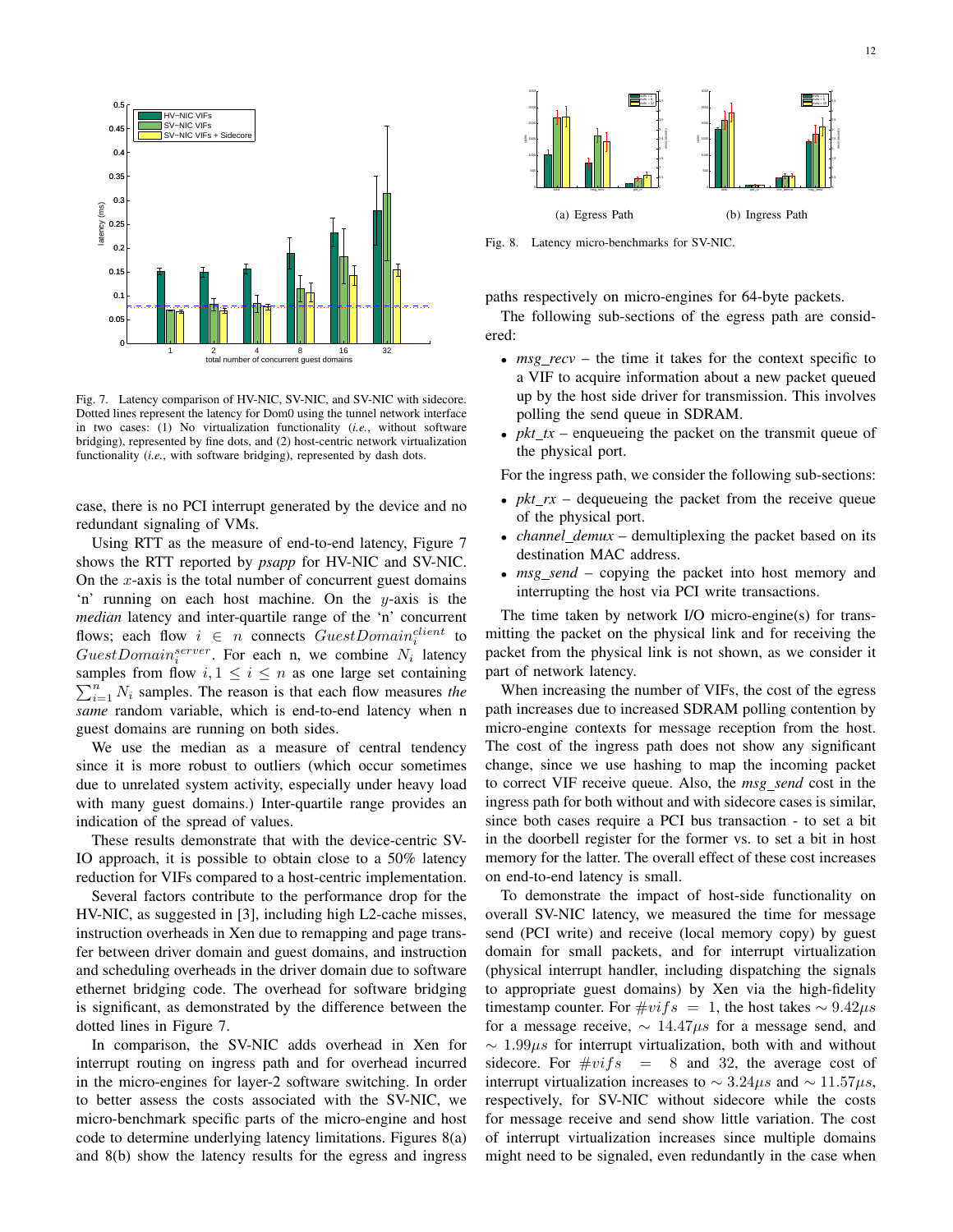$\#vifs > 8$ . With sidecore, the cost of interrupt virtualization shows insignificant variation.

Overall latency reduction results following the principles of partitioning and specialization of cores. In this low latency design, Dom0 is no longer involved in the network I/O path. In particular, the cost of scheduling Dom0 to demultiplex the packet, using bridging code, and sending this packet to the front-end device driver of the appropriate guest domain is eliminated on the receive path. Further, the cost of scheduling Dom0 to receive a packet from guest domain front-end and to determine the outgoing network device using bridging code is eliminated on the send path. These networking specific tasks are performed by NP-cores. Also, with SV-NIC, the latency of using one of its VIFs in a guest VM is almost identical to using the tunnel interface from Dom0. Our conclusion is that the basic cost of the device-centric implementation is low. Also demonstrated by these measurements is that the cost of our SV-NIC implementation is fully contained in the device and the hypervisor.

The median latency value and inter-quartile range increases in all cases as the number of guest domains (and hence the number of simultaneous flows) increases. This is mostly because of increased CPU contention between guests. Also, due to interrupt identifier sharing, the latency of SV-NIC without sidecore optimization increases beyond that of HV-NIC for 32 VIFs. In that case, every identifier bit is shared among 4 VIFs, and hence, requires 1.5 redundant domain schedules on the average before a signal is received by the correct domain. On our system with only two CPUs available for guest VMs, these domain schedules also require context switching, which further increases latency. In comparison, there is no redundant signaling for the SV-NIC with sidecore, which significantly improves latency. In terms of variability as depicted by the inter-quartile range, the sidecore approach provides less variability since the cost of signaling for every VM is similar - the sidecore always signals the core where the target VM is executing via an IPI.

*2) Throughput:* For throughput, we use the iperf [39] benchmark application. The client and the server processes are run in guest VMs on different hosts. The client sends data to the server over a TCP connection with buffer size set to 256KB (on guest VMs with 32MB RAM, Linux allows only a maximum of 210KB), and the average throughput for the flow is recorded. The client run is repeated 20 times. The aggregate throughput achieved by *n* flows is the sum of their individual throughputs. Figure 9 shows the throughput of TCP flow(s) reported by iperf for SV-NIC and HV-NIC. The setup is similar to the latency experiment described above. The mean and standard deviation for the aggregate throughput of the 'n' simultaneous flows as computed above is shown on the *y*-axis.

Benchmark results clearly demonstrate the benefits of using the device-centric SV-NIC approach over host-centric HV-NIC, for similar reasons described earlier. Overall, these results strongly advocate our implementation principles for building virtualization services, specifically *partitioning of cores*, and *minimizing inter-core communication* for cores that are situated farther apart. Results also demonstrate the effect sidecore has on throughput for smaller number of guest



Fig. 9. TCP throughput comparison of HV-NIC, SV-NIC, and SV-NIC with sidecore. Dotted lines represent the throughput for Dom0 using tunnel network interface in two cases: (1) No virtualization functionality (*i.e.*, without software bridging), represented by fine dots, and (2) host-centric network virtualization functionality (*i.e.*, with software bridging), represented by dash dots.



Fig. 10. Quality-Aware (QA) vs. Quality-Unaware (QU) SV-NIC.

VMs, since polling and synchronization operations reduce overall memory bus performance and negatively impact the I/O throughput for guest VMs. For larger number of guest VMs, this effect becomes secondary to the issue of core sharing among multiple VMs.

## *C. QoS-Enhanced SV-NIC*

Figure 10 shows the benefits derived from the QoSenhanced network virtualization service implemented by SV-NIC. The experimental setup is similar to that of the throughput experiment, except that three VMs, with one VIF each, are used to perform network I/O. One VM is set at high priority (HP), and the other two are set at lower priority (LP1 and LP2). The priority information is communicated to the service as described earlier. Here, the QoS-enhanced service, termed quality-aware (QA) service, correctly recognizes a situation of high input rate for all three flows and switches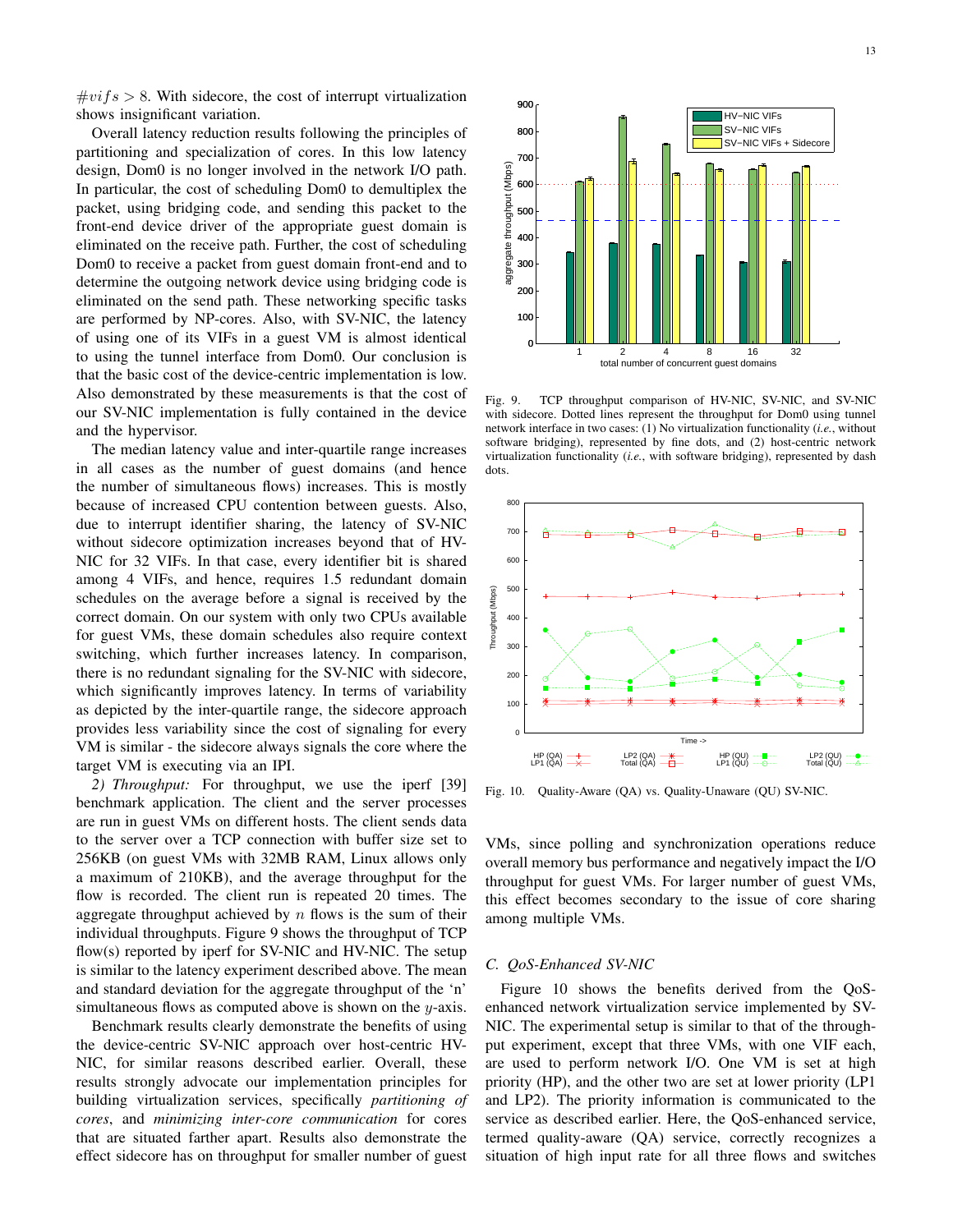TABLE I LATENCY MICRO-BENCHMARK FOR PROVIDING A RESPONSE TO GUEST VM VIA RVBD AND NBD. IN BOTH CASES, SV-NIC PROVIDES EITHER A RVBD OR A VIF, RESPECTIVELY.

|             | Latency       | Interpolated |
|-------------|---------------|--------------|
|             | (ms)/response | latency (ms) |
| <b>RVBD</b> | 0.323         | 0.323        |
| NRD         | 2.01          | 0.89         |

to providing priority servicing to the HP VM, which results in better throughput for this VM. In contrast, the quality-unaware (QU) service, lacks the functionality which results in all flows receiving a random percentage of the total egress throughput at any point in time.

## *D. SV-NIC based RVBD*

Table I shows latency results for this low latency SV-NIC based RVBD solution and compares it to the NBD based solution. In particular, we measure the time taken by SV-NIC to provide a RVBD response to the guest VM's FE driver, which includes the time taken by the driver to copy the data from the bounce buffers of network I/O to buffer cache pages. This copy is required due to the limited host memory accessibility of our current IXP-based board. In contrast, for the VM-based implementation of this logical functionality, provided by NBD, the network packet is copied to the socket buffer from the bounce buffers by the network driver, and the rest is handled by the guest VM's networking stack. The application used for this benchmark is standard *hdparm* tool without prior caching of data, so as to measure the sequential read performance of the virtual disk. The average response size for NBD is 123570 bytes, while for RVBD, the average response size is 37601 bytes. We interpolate NBD's latency to a similar response size as that of RVBD. Results show that for response size of 37601 bytes, implementing logical block device functionality via RVBD provides a 64% latency reduction for a guest VM. The difference in latency is attributed to the removal of an extra copy (no need for movement via socket buffer to buffer cache) and the removal of networking stack. The SV-NIC implements the functionality by inspecting the packet header to identify the RVBD data, and handing it over to the logical block device driver running in guest VM. The cost incurred by the SV-NIC to implement this functionality is negligible ( $\sim$  *.3µs*) compared to the latency incurred at the host side.

#### VIII. RELATED WORK

This paper advocates the partitioning of a VMM's functionality when running on multi-core platforms. In particular, device-centric SV-IO provide I/O virtualization to guest VMs by utilizing the processing power of cores on the I/O device itself. The sidecore approach further enhances this approach to use partitioning when host core(s) carry out certain system virtualization tasks. A similar approach is used in operating systems, where processor partitioning is used for network processing [40], [41]. Computation spreading [42] attempts to run similar code fragments of different threads on the same core and dissimilar code fragments of the same thread on different

cores. Another approach is to run hardware exceptions on a different hardware thread (or core) instead of running it on the same thread (core) [43]. While these solutions are targeted for better utilization of the micro-architecture resources such as caches, branch predictors, instruction pipeline etc., our solution is targeted at improving VMM performance and scalability for large scale many-core systems. Intel's McRT (manycore run time) [44] in 'sequestered' mode uses dedicated cores to run application services in non-virtualized systems. This approach requires major modifications in the application to utilize the parallel cores. This is in contrast to the sidecore approach, which requires only minor modifications to the guest VM's kernel and is aimed at improving the overall system performance.

Heterogeneous multicore systems provide the opportunity for task based componentization of modern computer systems, since not all of the tasks are suitable for execution on general purpose processors. A platform consisting of both general purpose and specialized processing capability can provide the high performance as required by specific applications. A prototype of such a platform is envisioned by Hady et al [45] where a CPU and a NP are utilized in unison. Our work uses a similar heterogeneous platform, consisting of Xeon CPUs and an IXP2400 NP communicating via a PCI interconnect. For this platform, performance advantages are demonstrated for a device-centric SV-IO realization of the network virtualization service. This is in comparison to other solutions that use general purpose cores for network packet processing and other device-near tasks [41], [46].

At a high level, our work uses a "multi-kernel" design akin to that of new operating systems for many-core architectures, like Barrelfish [47] and Helios [48]. However, the focus of our work is different, in that we build *virtualization services* by opportunistically using/modifying the available runtime (e.g., hypervisor based virtualized platform or runtime available on the NP board) - in contrast with both Barrelfish and Helios where the focus is on runtime itself. Also, in contrast to Barrelfish, our experimentation focuses on heterogeneous architectures, where virtualization services are designed to exploit diverse core capabilities for specific hypervisor functionality. Our service model is also different than Helios, where the runtime exports a uniform high-level API (a variant of .NET) to the service, agnostic of the architecture, and services are targeted to use that API. Our model of service development targets available runtime and/or architectures. The virtualization services abstraction also bears resemblance to the virtual channel processor abstraction proposed by McAuley et al [49].

In order to improve network performance for end user applications, multiple configurable and programmable network interfaces have been designed [50], [51]. These interfaces could also be used to implement a device-centric SV-NIC. Another network device that implements this functionality for the zVM virtualized environment is the OSA network interface [52]. This interface uses general purpose PowerPC cores for the purpose, in contrast to the NP cores used by our SV-NIC. Similarly, CDNA [53] uses a FPGA to implement the device-centric SV-NIC functionality. We believe that using specialized network processing cores provides performance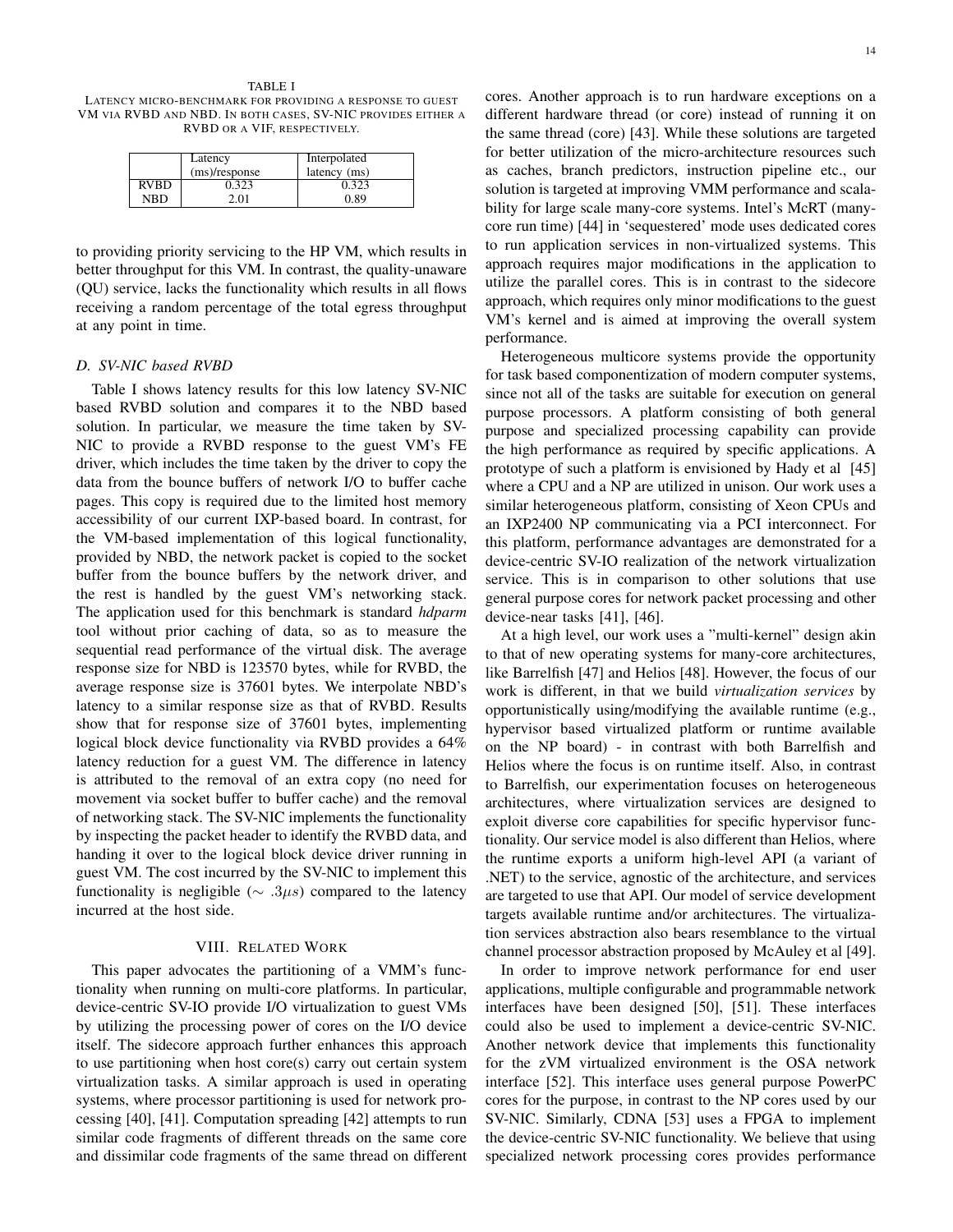benefits for domain specific processing, thereby allowing more efficient and scalable network virtualization service implementation. Furthermore, these virtual interfaces can be efficiently enhanced to provide additional functionality, such as packet filtering and protocol offloading.

Our SV-NIC uses VMM-bypass in order to provide direct, multiplexed, yet isolated, network access to guest domains via VIFs. The philosophy is similar to U-Net [54] and VMMC [55], where network interfaces are provided to user space with OS-bypass. A guest domain can easily provide the VIF to user space applications, hence SV-NIC trivially incorporates these solutions. Similarly, new generation Infini-Band [56] and ethernet [57] devices offer functionality that is akin to the ethernet-based SV-NIC, by providing virtual channels that can be directly used by guest domains. However, these virtual channels are less flexible than our SV-NIC in that no further processing can be performed on data at the device level. Parallel to our work, PCI SIG developed I/O virtualization specifications for virtualization-capable I/O devices [9]. Although the SV-NIC currently does not adhere to these specifications, it incorporates similar abstractions. For example, our notion of virtual interface (VIF) is similar to PCI SIG's notion of virtual function (VF). The SV-NIC realization also focuses on virtualization services besides the aspect of sharing the I/O infrastructure. These virtualization services can implement diverse software-based *virtual functions* using logical devices on a programmable peripheral or general purpose CPUs as described in this paper. A similar mechanism for building flexible virtualization services is also advocated by LeVasseur et al [6].

Past research has made multiple attempts at providing semantically enhanced devices/interconnects in order to provide useful functionality to applications. For example, semanticdisks associate filesystem level information with the disk drive [28] to provide better performance and functionality to operating systems. The logical devices approach makes a similar argument, albeit in a virtualized system, where guest VMs' interactions are semantically enhanced. This approach is similar to Xen's 'soft' devices [58]. However, our implementation also utilizes the underlying platform's capabilities for supporting efficient I/O in virtualized systems, such as self-virtualized devices, and it could take advantage of other computational resources such as accelerators [59].

The semantic information considered in specific instances of logical devices described in this work is explicitly shared by guest VMs with the virtualized platform. This is not necessary though, since it is possible to implicitly infer limited amounts of information by monitoring a guest VM's behavior. For example, a VMM can infer when memory pages are added and removed from the guest OS page cache [29]. This implicit inference allows building VMM-level services such as a working-set size estimator and better secondary cache management. Similarly, it is possible to infer application level communication topology in a VM-based grid environment [60]. This topology information can be used to adapt the environment itself, e.g., via VM migration or via communication overlay adaptation, to provide performance benefits to applications running inside guest VMs.

## IX. CONCLUSIONS AND FUTURE WORK

New design and implementation principles are needed to exploit future heterogeneous multi- and many-core platforms. Targeting the specific topic of I/O virtualization, this paper develops and experiments with the abstraction of virtualization services. Using a virtualization service as a building block, we are able to efficiently use the parallelism provided by multiple computational cores and judiciously utilize memory and I/O bandwidth to provide improved performance to guest virtual machines. Virtualization services can also be used to leverage semantic information available from guests, to provide them with enhanced functionalities. These enhancements are services that generalize or specialize certain platform capabilities, as well as those that offer entirely new, softwarerealized functions. We expect the task-based componentization methods implemented with virtualization services to become increasingly important in future heterogeneous multi- and many-core systems.

Implementations of a network virtualization service serve to demonstrate the viability and advantages of the virtualization service concept, in terms of improved performance, scalability, and by providing entirely new functionality to guest VMs. A specific example is a device-centric SV-IO realization as a *self-virtualized network interface device* (SV-NIC) using an IXP2400 network processor-based board. Performance of the virtual interfaces provided by this realization is analyzed and compared to a host-centric service realization on platforms using the Xen hypervisor. Experimental results show substantial improvements in performance (upto *∼* 2*X* better throughput and *∼* 50% less latency) and scalability for devicecentric SV-NIC. *The SV-NIC enables high performance in part because of its ability to reduce HV and driver-domain involvement in device I/O*. In our solution, the HV and the driver domain on the host are responsible for managing the virtual interfaces presented by the virtualization service, but once a virtual interface has been configured, most actions necessary for network I/O are carried out without HV and driver-domain involvement.

Performance improvements for both HV-NIC and SV-NIC may be possible by further application of implementation principles. Specifically, we can improve upstream throughput by replacing engine programmed I/O with DMA to improve upstream throughput. Further, by utilizing a NP-platform with near-identical PCI read and write performance [61], we can also replace programmed I/O performed by host cores with DMA. This will reduce the host CPU utilization. Similarly, a NP-platform with message signaled interrupts support and large number of messages per devices (such as in MSI-X) will alleviate the performance overhead due to interrupt ID sharing for large number of VIFs. Architectural support for I/O virtualization, such as virtualization aware I/O MMUs and interrupt remapping support [10] will further improve the performance and scalability of the SV-NIC. In particular, by integrating the SV-NIC with an I/O MMU to create a separate *device domain per VIF* [10], the cost of host CPU utilization for software I/O MMU implementation and interrupt virtualization functionalities will be reduced.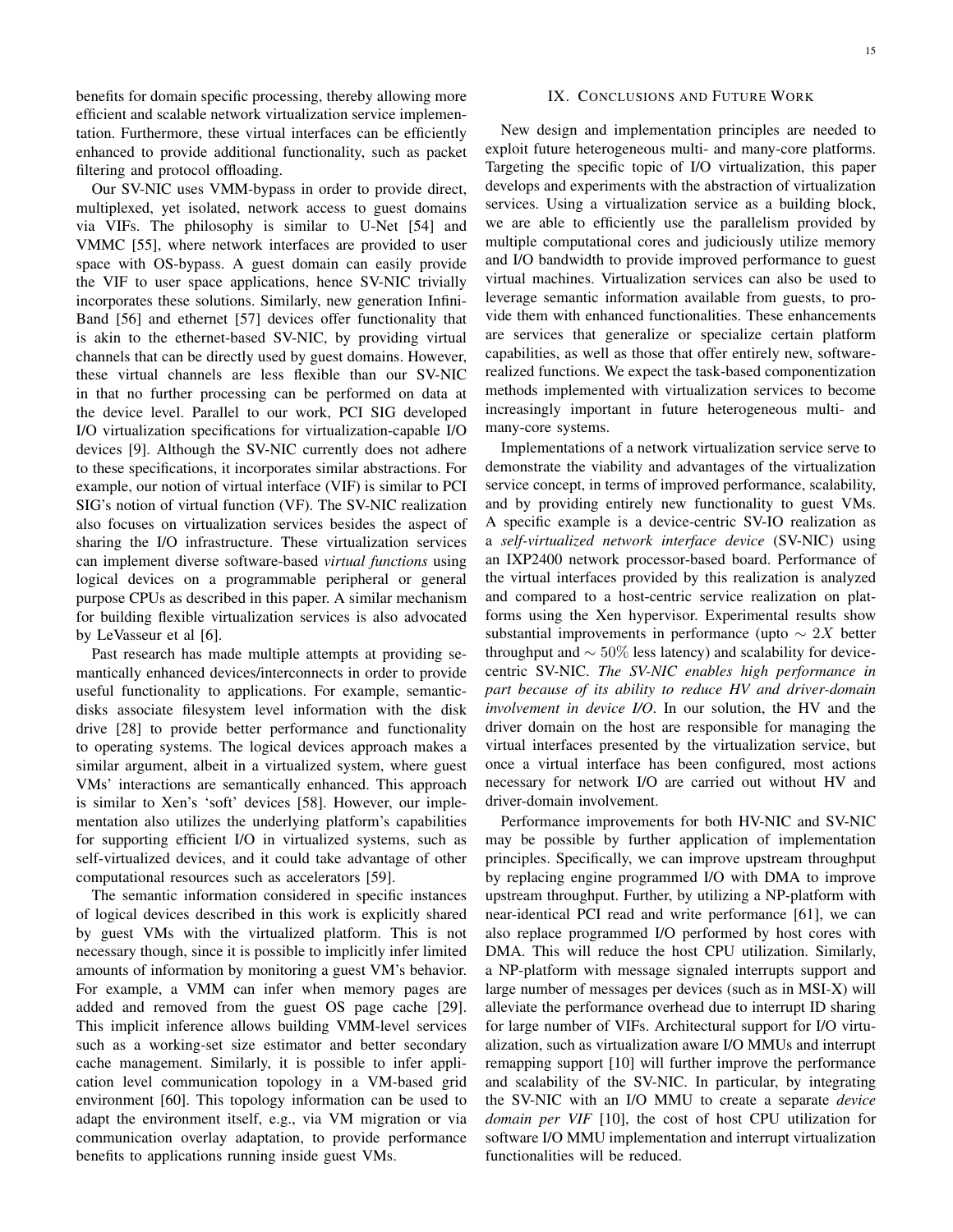An interesting attribute of virtualization services is that they can also be used to functionally partition the hypervisor and I/O functions present in multi-core platforms. This creates an interesting future direction of research in which one can consider dynamic core partitions based on current guest VM behavior and available platform resources. This would entail replacing our current static mapping of hypervisor components to certain multi-core resources with dynamic mappings, possible based on current platform state (e.g., whether or not certain cores are in certain states, including idle vs. active states). Although the number of cores available in a system are expected to increase, a virtualization service should be enhanced to handle dynamic changes in architectural resources, in particular to the number and types of computational cores available to it. In this manner, the utility of the overall system can be optimized within changing platform or application environments. For example, if the guest VMs in a system do not fully utilize computational cores, these cores could be utilized by the virtualization services to provide enhanced functionality to these VMs. However, if the demand for computational cores from guest VMs increases, the system should be able to reposition some of these computational resources away from the virtualization service. Such dynamic repositioning of resources should not disable a virtualization service – it should continue functioning, albeit with possible performance degradation. Such dynamic re-assignment of cores will depend on the degree of heterogeneity in the system. For example, in case of cores with different ISAs and/or with non-uniform addressability to system memory, such as Cell- [1], NP-based platforms [23], and GPUs [62], a virtualization service might be limited to execute on a specific subset of cores [63]. On the other hand, cores with minor differences in ISAs [64] and with uniform addressability to memory (although there might be performance issues in case of NUMA organization), will provide a larger set of cores to the service – although the selection of cores may result in reduced/slower functionality provided by the virtualization service. Such architectural heterogeneity will also impact the task placement of a virtualization service. For example, simpler functionality like sidecore may be assigned to smaller cores without impacting the performance and possibly with a side-benefit of energy efficiency.

#### **REFERENCES**

- [1] "The Cell Architecture," http://www.research.ibm.com/cell/, accessed February, 2006.
- [2] S. Balakrishnan, R. Rajwar, M. Upton, and K. Lai, "The impact of performance asymmetry in emerging multicore architectures," in *Proc. of the International Symposium on Computer Architecture*, 2005.
- [3] A. Menon, J. R. Santos, Y. Turner, J. Janakiraman, and W. Zwaenepoel, "Diagnosing Performance Overheads in the Xen Virtual Machine Environment," in *Proc. of VEE*, 2005.
- [4] P. Barham *et al.*, "Xen and the Art of Virtualization," in *Proc. of SOSP*, 2003.
- [5] J. Satran, L. Shalev, M. Ben-Yehuda, and Z. Machulsky, "Scalable i/o-a well-architected way to do scalable, secure and virtualized i/o," in *Proc. of Workshop on I/O Virtualization (WIOV)*, 2008.
- [6] J. LeVasseur, R. Panayappan, E. Skoglund, C. du Toit, L. Lynch, A. Ward, D. Rao, R. Neugebauer, and D. McAuley, "Standardized but flexible i/o for self-virtualizing devices," in *Proc. of Workshop on I/O Virtualization (WIOV)*, 2008.
- [7] H. Raj, B. Seshasayee, and K. Schwan, "VMedia: Enhanced Multimedia Services in Virtualized Systems," in *Proc. of MMCN*, 2008.
- [8] B. Seshasayee, N. Narasimhan, A. Bijlani, A. Pai, and K. Schwan, "Vstore: efficiently storing virtualized state across mobile devices," in *MobiVirt '08: Proceedings of the First Workshop on Virtualization in Mobile Computing*, 2008.
- [9] "PCI Express IO Virtualization and IO Sharing Specification," http://www.pcisig.com/members/downloads/specifications/pciexpress/ specification/draft/IOV\_spec\_draft\_0.3-051013.pdf, accessed October, 2006.
- [10] D. Abramson, J. Jackson, S. Muthrasanallur, G. Neiger, G. Regnier, R. Sankaran, I. Schoinas, R. Uhlig, B. Vembu, and J. Wiegert, "Intel Virtualization Technology for Directed I/O," *Intel Technology Journal*, vol. 10, no. 3, 2006.
- [11] S. Kumar, H. Raj, K. Schwan, and I. Ganev, "Re-architecting VMMs for Multicore Systems: The Sidecore Approach," in *Proc. of WIOSCA*, 2007.
- [12] V. Uhlig, J. LeVasseur, E. Skoglund, and U. Dannowski, "Towards Scalable Multiprocessor Virtual Machines," in *Proc. of the Virtual Machine Research and Technology Symposium*, 2004.
- [13] I. Pratt, K. Fraser, S. Hand, C. Limpack, A. Warfield, D. Magenheimer, J. Nakajima, and A. Mallick, "Xen 3.0 and the Art of Virtualization," in *Proc. of the Ottawa Linux Symposium*, 2005.
- [14] M. Rosu, K. Schwan, and R. Fujimoto, "Supporting Parallel Applications on Clusters of Workstations: The Virtual Communication Machinebased Architecture," in *Proc. of Cluster Computing*, 1998.
- [15] A. Gavrilovska, K. Mackenzie, K. Schwan, and A. McDonald, "Stream Handlers: Application-Specific Message Services on Attached Network Processors," in *Proc. of the Symposium on High Performance Interconnects (HotI)*, 2002.
- [16] H. youb Kim and S. Rixner, "TCP Offload through Connection Handoff," in *Proc. of EuroSys*, 2006.
- [17] E. Riedel and G. Gibson, "Active Disks Remote Execution for Network-Attached Storage," CS, Carnegie Mellon University, Tech. Rep. CMU-CS-97-198, 1997, www.pdl.cmu.edu/PDL-FTP/ NASD/CMU-CS-97-198.pdf, accessed October, 2007.
- [18] "IBM eserver xSeries ServeRAID Technology," ftp://ftp.software.ibm. com/pc/pccbbs/pc\_servers\_pdf/raidwppr.pdf, accessed October, 2005.
- [19] D. J. Wetherall, J. Guttag, and D. L. Tennenhouse, "ANTS: A Toolkit for Building and Dynamically Deploying Network Protocols," in *Proc. of IEEE OPENARCH*, April 1998.
- [20] "Global Environment for Network Innovations," http://www.geni.net, accessed October, 2007.
- [21] J. H. Salim, R. Olsson, and A. Kuznetsov, "Beyond Softnet," in *Proc. of 5th USENIX Annual Linux Showcase and Conference*, 2001.
- [22] R. West, Y. Zhang, K. Schwan, and C. Poellabauer, "Dynamic Window-Constrained Scheduling of Real-Time Streams in Media Servers," *IEEE Transactions on Computers*, 2004.
- [23] "ENP-2611 Data Sheet," http://www.radisys.com/files/ENP-2611 07-1236-05 0504 datasheet.pdf, accessed October, 2005.
- [24] Intel Corporation, "Intel IXP2400 Network Processor: Hardware Reference Manual," October 2003.
- [25] "Intel 21555 Non-transparent PCI-to-PCI Bridge," http://www.intel.com/ design/bridge/21555.htm, accessed May, 2005.
- [26] H. Raj, "Virtualization Services: Scalable Methods for Virtualizing Multicore Systems," Ph.D. dissertation, College of Computing, Georgia Institute of Technology, 2008.
- [27] O. Krieger, M. Auslander, B. Rosenburg, R. W. Wisniewski, J. Xenidis, D. D. Silva, M. Ostrowski, J. Appavoo, M. Butrico, M. Mergen, A. Waterland, and V. Uhlig, "K42: Building a Complete Operating System," in *Proc. of EuroSys*, 2006.
- [28] M. Sivathanu, V. Prabhakaran, F. Popovici, T. E. Denehy, A. C. Arpaci-Dusseau, and R. H. Arpaci-Dusseau, "Semantically-Smart Disk Systems," in *Proc. of FAST*, 2003.
- [29] S. T. Jones, A. C. Arpaci-Dusseau, and R. H. Arpaci-Dusseau, "Geiger: Monitoring the Buffer Cache in a Virtual Machine Environment," *SIGARCH Comput. Archit. News*, vol. 34, no. 5, 2006.
- [30] H. Raj and K. Schwan, "O2S2: Enhanced Object-based Virtualized Storage," *Operating Systems Review*, October 2008.
- [31] R. Niranjan, A. Gavrilovska, and K. Schwan, "Towards IQ-Appliances: Quality-awareness in Information Virtualization," CERCS, Georgia Institute of Technology, Tech. Rep. GIT-CERCS-07-06, 2007.
- [32] "Network Block Device," http://nbd.sourceforge.net, accessed April, 2006.
- [33] "Alacritech SES1800 Series iSCSI Scalable Network Accelerators for Volume Servers," http://www.alacritech.com/Products/Storage/SES1800. aspx, accessed February, 2007.